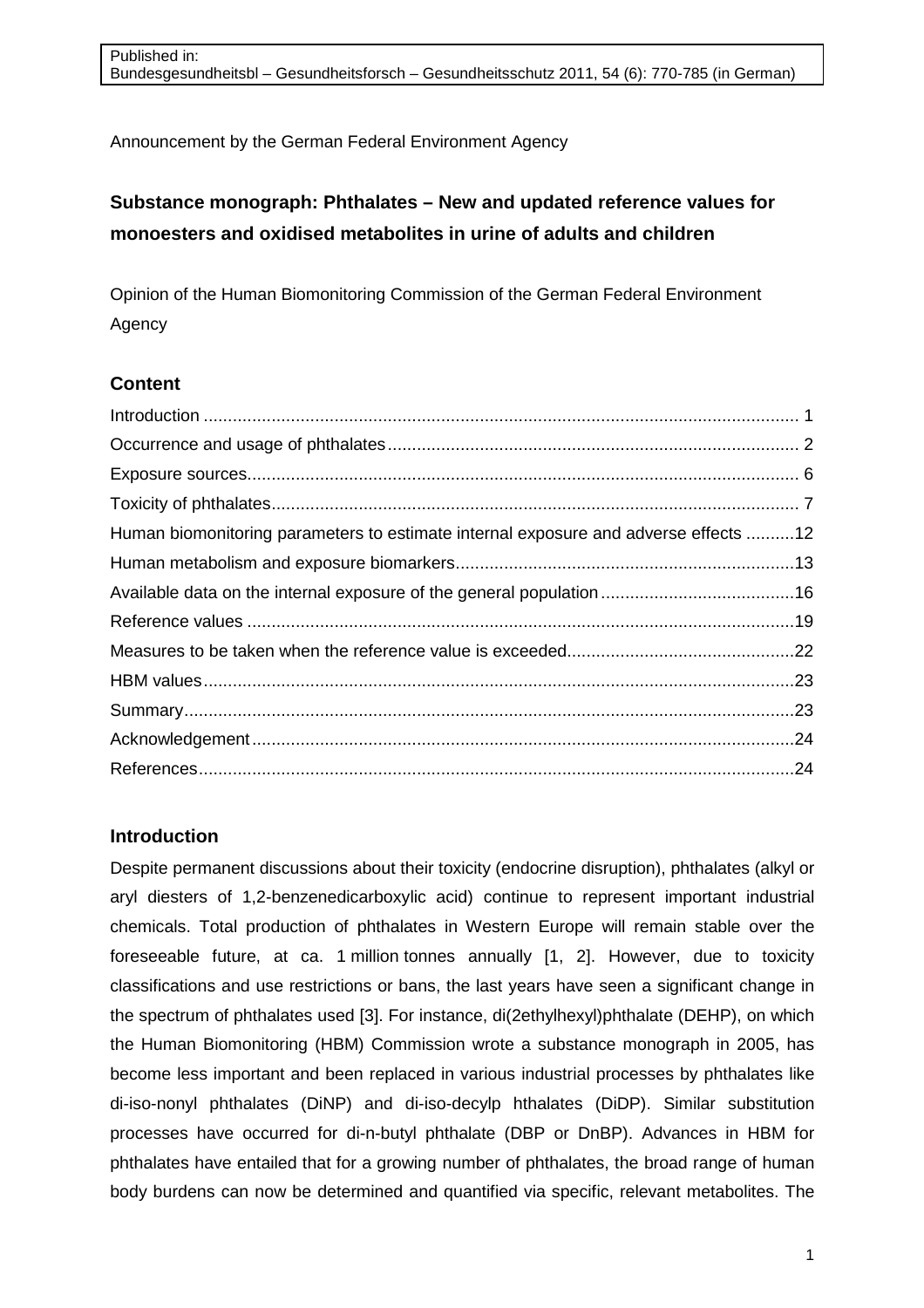Federal Environment Agency's German Environmental Survey (GerES) on children (3 to 14 years of age) as well as the Human Specimens part of the German Environmental Specimen Bank (ESB) (students 20 to 29 years of age) have offered reliable data on internal phthalate exposure of two populations, which now allow reference values to be derived or updated for concentrations of monoesters and oxidized phthalate metabolites in the urine of adults and children in Germany. Reference values were derived for the following five phthalates (or their metabolites): DnBP, DiBP (di-iso-butylphthalate), BBzP (butylbenzylphthalate), DEHP and DiNP in urine.

## **Occurrence and usage of phthalates**

Phthalates are used industrially as so-called plasticizers, which give plastics (mainly polyvinyl chloride) the required flexibility. Due to their properties as solvents or solubilisers, they are also used in a multitude of other products, mainly direct consumer goods including cosmetics and body-care products. The uses to which phthalates are devoted are dependent upon the physico-chemical properties of these compounds, and these are determined mainly by the length of their alkyl/aryl side chains and the degree of branching (see **Table 1**). A general distinction is drawn between phthalates with short alkyl side-chains (low molecular weight: LMW phthalates) and phthalates with long alkyl side-chains (high molecular weight: HMW phthalates). Phthalates with long alkyl side-chains (4 to 10 carbon (C) atoms) are used as universal plasticizers in plastics (mainly polyvinyl chloride (PVC) whilst phthalates with short alkyl side-chains (1, 2 or 4 carbon atoms) are used also or mainly as solvents in a multitude of applications other than in the plastics sector [4-8].

Global production of plasticizers amounted to ca. 6 million tonnes in 2008 [1]. Phthalates are by far the most important group of compounds in this segment, with a rate of 87% or an annual production of well over 5 million tonnes. Globally, ca. 50% of phthalates are used in Asia, ca. 20% in Western Europe and 16% in North America. In Western Europe, phthalate production amounted to 1 million tonnes in 1998 and fell slightly to 906 thousand tonnes in 2008. What changed very clearly during this period, however, is the spectrum of phthalates (see **Figure 1**). Whilst DEHP still accounted for ca. 47% of all phthalates used in Europe in 1998, its rate fell to 23% in 2008. It was replaced by DINP and DINP, whose rate in 2008 came to 38% and 23%, respectively (up from 17% each in 1998). Among the short-chain phthalates, DBP/DiBP's rate halved from 6% to 3% and BBzP's rate fell from 3% to 1%. This change in production in Europe is assumed to be due to the toxicity classifications, mandatory labelling and use restrictions and bans that have been imposed on certain phthalates. In a global perspective, however, DEHP remained the most important phthalate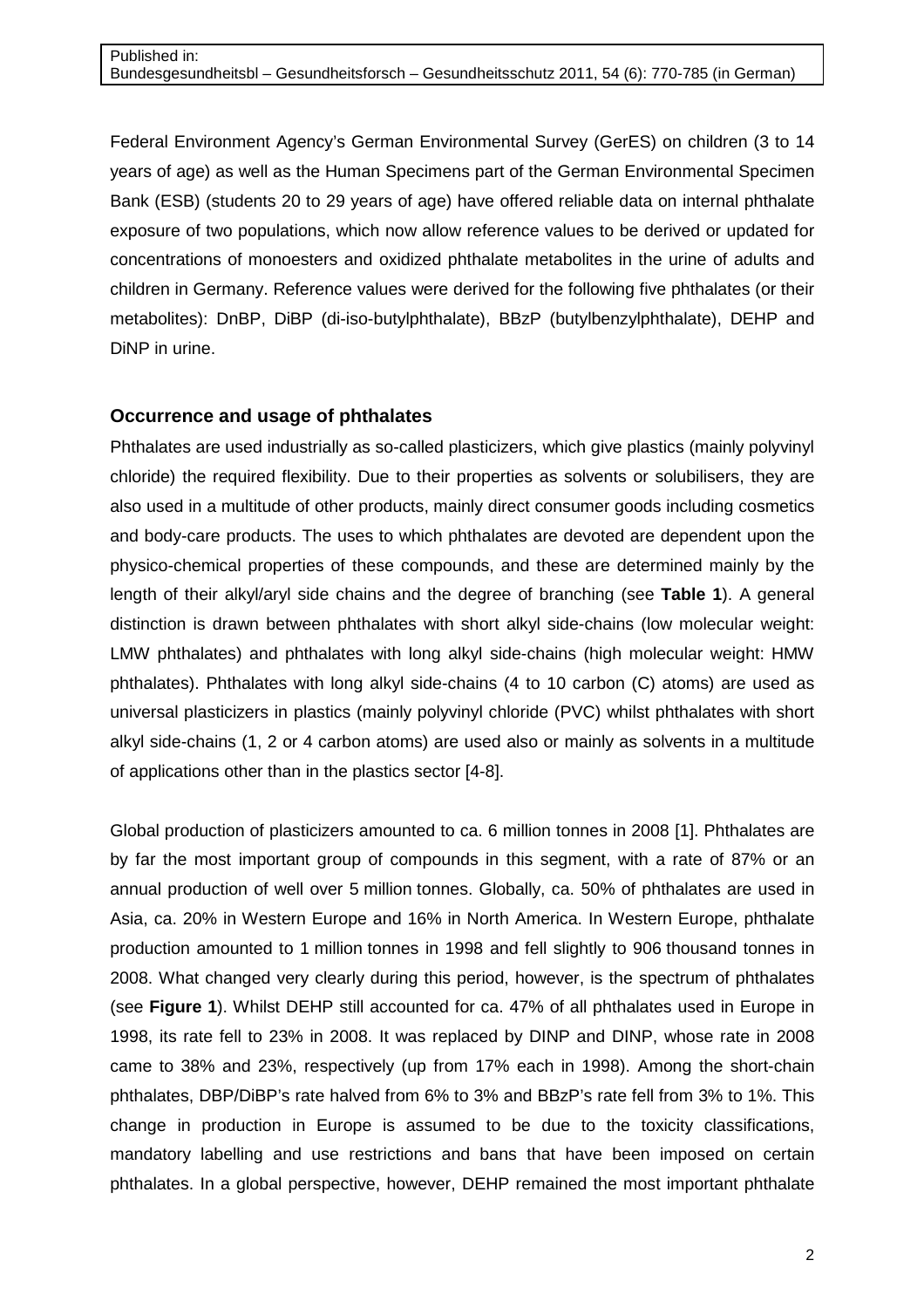in 2008 (ca. 2.5 million tonnes per year; ca. 50% of total production of phthalates), followed by DiNP (ca. 1.3 million t/year or ca. 25% (see **Figure 2**). Forecasts for 2013 predict stable market rates for these phthalates [1, 3]. Given the global trade in goods (and in particular, the import of many consumer goods from Asian countries), it must be concluded that the evaluation of exposures to DEHP (as well as to other regulated phthalates) will remain relevant in Germany/Europe despite declining usage.

**Table 1:**

The most important phthalates, in order of increasing length of their alkyl side-chains / molecular weights. The phthalates addressed in this opinion are indicated in bold.

| <b>Phthalate</b> |                              |                | Chain<br>length<br>(backbone,<br>without<br>branching) | <b>Total C content</b><br>(of a side-chain) | <b>Molecular</b><br>weight<br>(g/mol) | CAS no.                       |
|------------------|------------------------------|----------------|--------------------------------------------------------|---------------------------------------------|---------------------------------------|-------------------------------|
| <b>DMP</b>       | Dimethyl phthalate           |                | $\mathbf 1$                                            | 1                                           | 194                                   | $131 - 11 - 3$                |
| <b>DEP</b>       | Diethyl phthalate            |                | 2                                                      | 2                                           | 222                                   | 84-66-2                       |
| <b>DiBP</b>      | Di-iso-butyl phthalate       |                | 3                                                      | 4                                           | 278                                   | 84-69-5                       |
| <b>DnBP</b>      | Di-n-butyl phthalate         | LMW phthalates | 4                                                      | 4                                           | 278                                   | 84-74-2                       |
| <b>DPP</b>       | Dipentyl phthalate           |                | 5                                                      | 5                                           | 306                                   | $131 - 18 - 0/$<br>84777-06-0 |
| <b>BBzP</b>      | <b>Butylbenzyl phthalate</b> |                | 4/6                                                    | 4/6                                         | 312                                   | 85-68-7                       |
| <b>DEHP</b>      | Di(2-ethylhexyl) phthalate   |                | 6                                                      | 8                                           | 390                                   | $117 - 81 - 7$                |
| <b>DiNP</b>      | Di-iso-nonyl phthalate       |                | $6-9$                                                  | $8 - 10$                                    | ca. 419                               | 28553-12-0 /<br>68515-48-0    |
| <b>DnOP</b>      | Di-n-octyl phthalate         | HMW phthalates | 8                                                      | 8                                           | 390                                   | 117-84-0                      |
| <b>DPHP</b>      | Di(2-propylheptyl) phthalate |                | $\overline{7}$                                         | 10                                          | ca. 447                               | 53306-54-0                    |
| <b>DiDP</b>      | Di-iso-decyl phthalate       |                | $7 - 9$                                                | $9 - 11$                                    | ca. 447                               | 26761-40-0 /<br>68515-49-1    |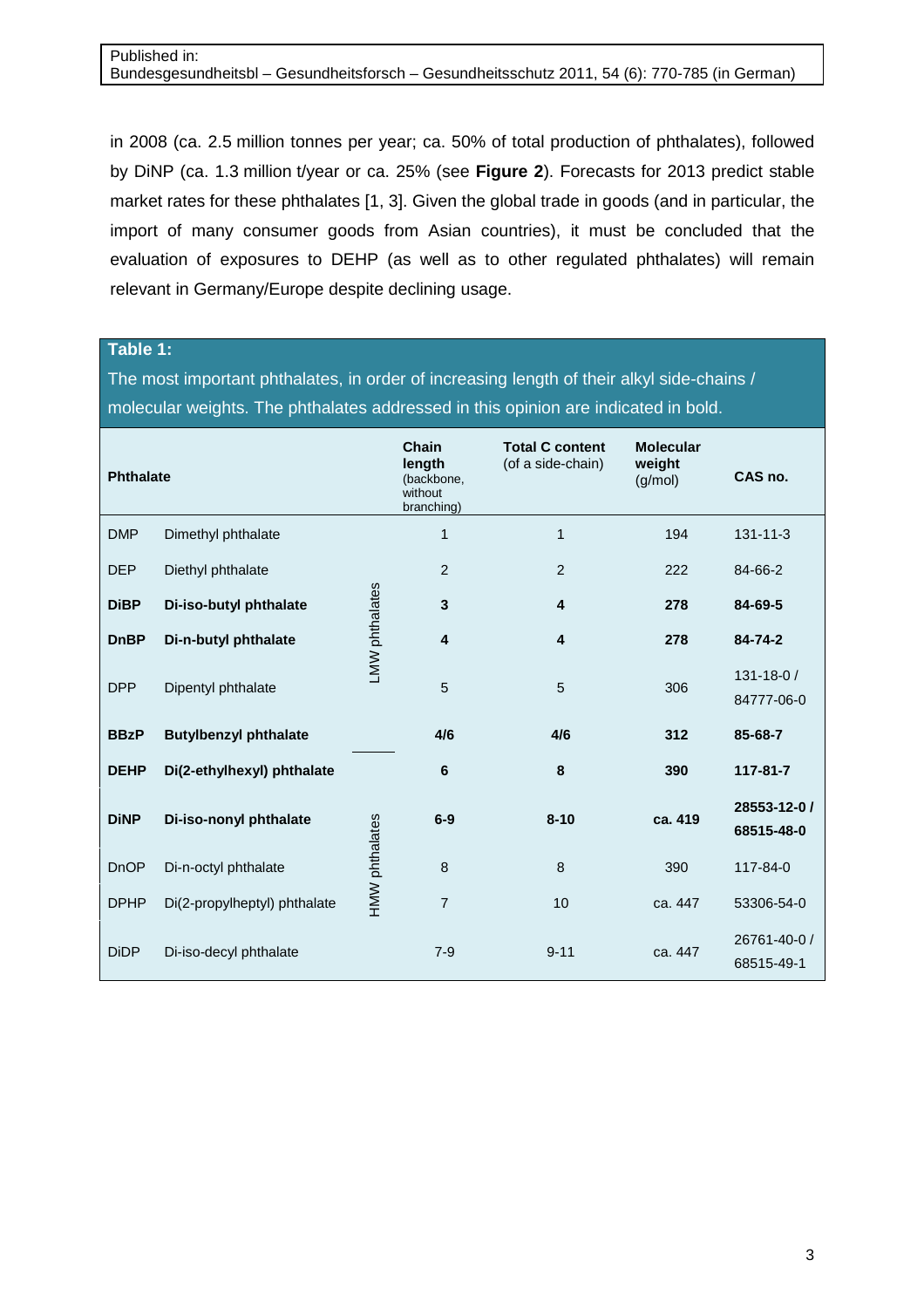**Figure 1:** Production (in 1000t/year) of most important phthalates in Western Europe in the years 1988 to 2008. Separate figures for DnBP and DiBP are not available. Their production is indicated as sum of DnBP and DiBP. Data have been taken from [59, 124].

**Figure 2:** Production rate (in %) of most important phthalates as a percentage of total production in 2008, by regions. Separate data for DnBP, DiBP and DPHP are not available; these phthalates are subsumed under "Others". Data have been taken from [59, 77, 124].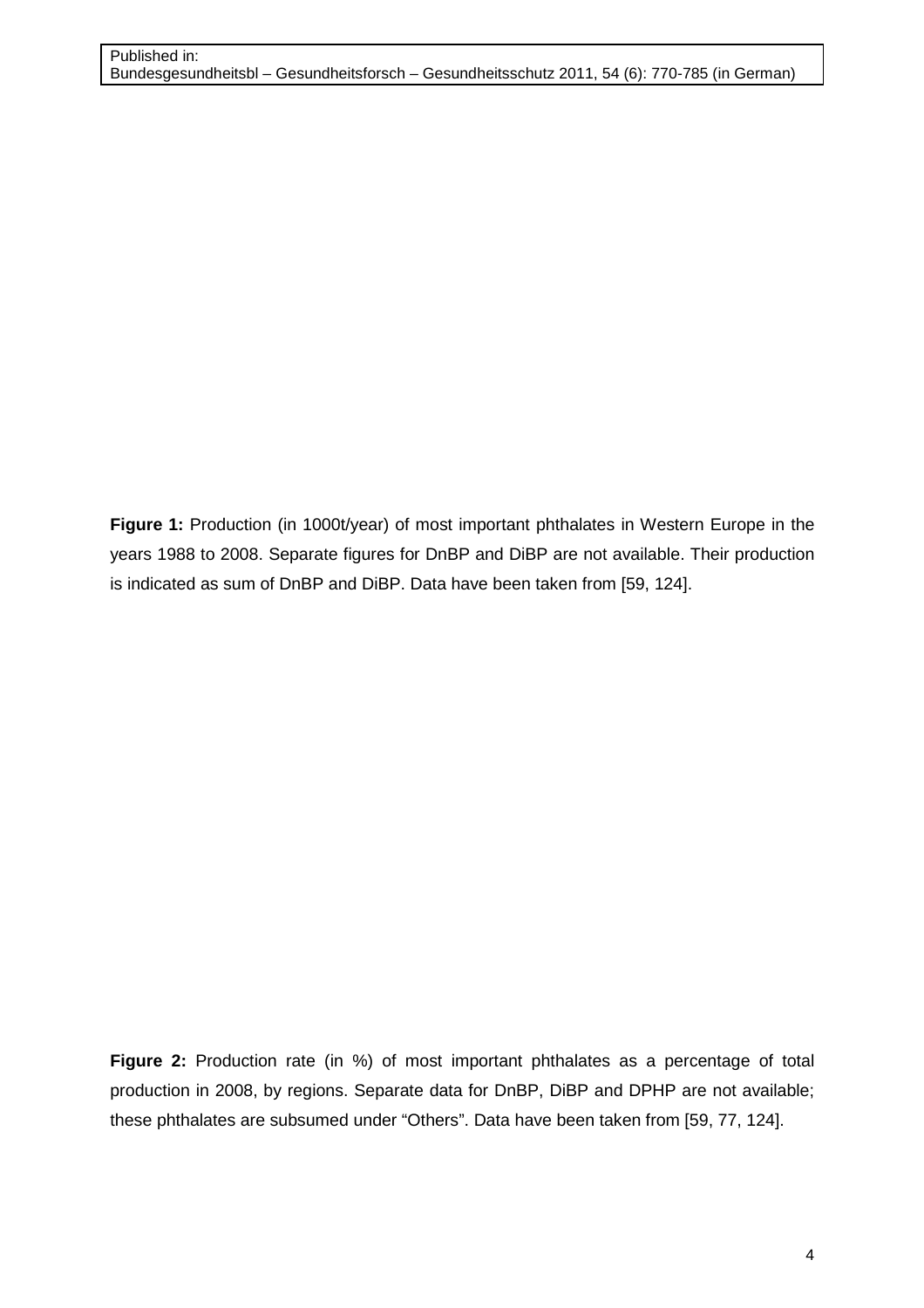HMW phthalates such as DEHP and DiNP as well as di-iso-decyl phthalate (DiDP) and di-(2 propylheptyl) phthalate (DPHP), which are not discussed here) are used almost exclusively as plasticizers for flexible polyvinylchloride plastics (PVC-P) [3, 9]. The content of plasticiser in the final product ranges between 25 and 50%, depending on the desired flexibility of the plastic. These phthalates can be found in numerous PVC products such as flooring, insulating/sealing sheets, wall coverings/textured wallpaper, imitation leather, tubes, electrical and network cables, motor vehicle parts, shoe soles, clothes, and also in toys [10]. In the medical sector, DEHP has been the classical plasticizer in products such as blood bags, infusion bags, tubing, catheters and oxygen masks [11]. Reported non-PVC applications of these phthalates include anti-corrosion paints, anti-fouling paints and fabric dyes. A typical feature of these so-called external plasticizers is that they are not firmly chemically bound to the plastic but are only dispersed in it. As a result, these plasticizers may outgas or leach from the plastic, and in the case of improper use, they can be released from it in relatively large proportions, e.g. when in contact with lipophilic media (such as oil or grease).

Due to their volatility, phthalates with a lower molecular weight such as DBP, DiBP and BBzP (as well as diethyl phthalate (DEP) and dimethyl phthalate (DMP), which are not discussed here) are not normally used as sole plasticiser. Because of their softening and simultaneous solvent-like properties, these phthalates have numerous applications, often in consumer products [10]. Ca. 60% of dibutyl phthalates is used as gelling plasticizers for PVC and non-PVC plastics like polyvinyl acetate, cellulose acetate, polymethylmethacrylates and in rubber production, and ca. 30% is used in such applications as paints, varnishes, dispersions and adhesives [12]. Other applications, like the usage as solvent for plant protection and pest control products or insect repellents, account for 5% of all applications. Among the uses in consumer products mentioned for DiBP is its use as substrate for odour improvers. Due to their universal properties, LMW phthalates have been, and are still, used in cosmetics and body-care products. Cosmetics containing DiBP or DnBP may, however, no longer be marketed in Europe since these substances have been classified as toxic. Despite this ban, dibutyl phthalates have been detected in perfumes and cosmetics in Europe to this day [13]. Its use in dispersion adhesives for paper and packaging means that DiBP may directly reach paper and cardboard packaging via recycling processes and may then transfer to the packaged food [14]. Associations of paper processors have committed to abstain from using DiBP-containing products in future. It can be expected, however, that it will take some time until DiBP concentrations have abated in the recycling cycle [14].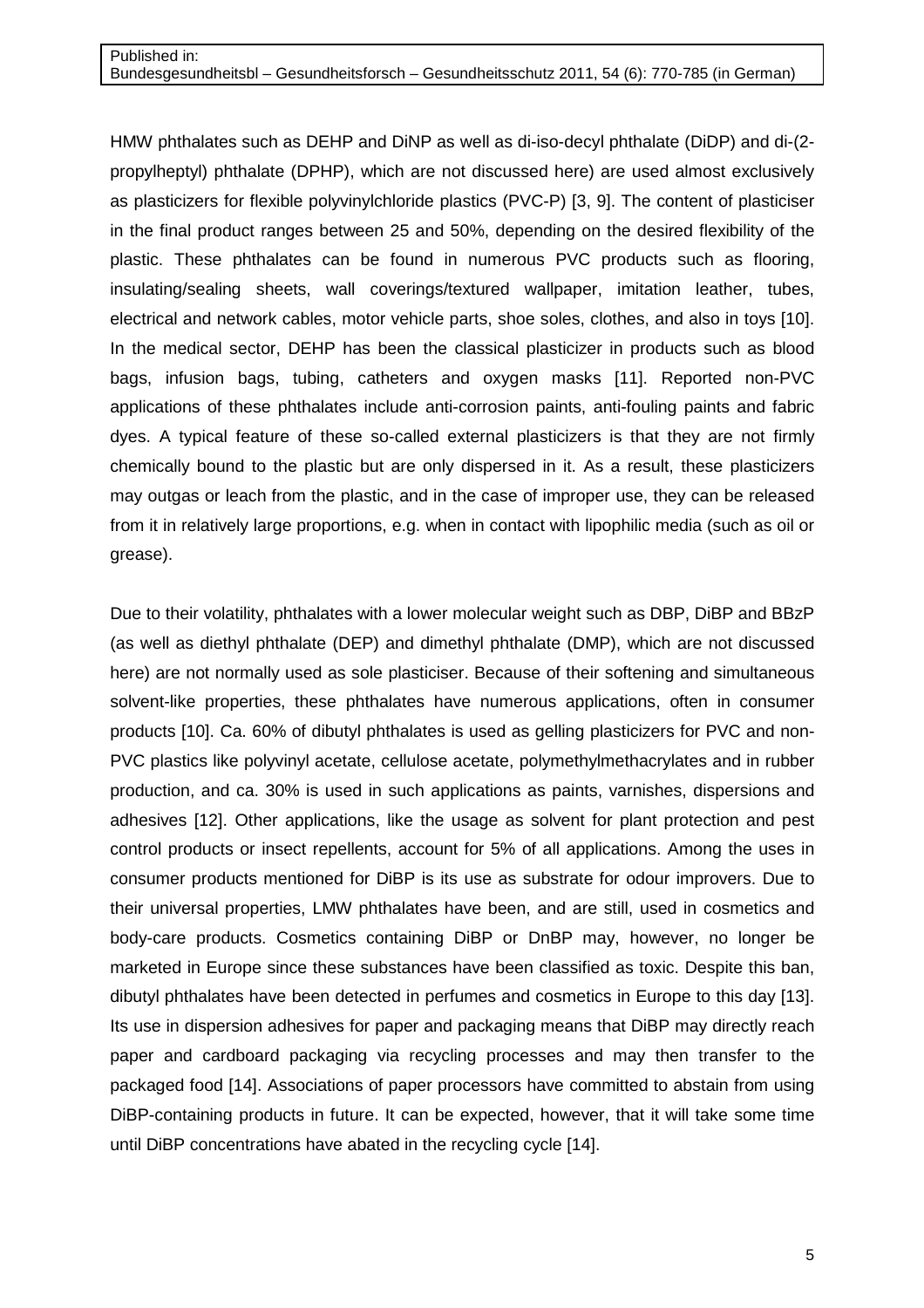## **Exposure sources**

Nutrition must generally be assumed to be the main source of population exposure to HMW phthalates (e.g. DEHP and DiNP). For LMW phthalates (like DnBP, DiBP and BBzP), other lifestyle-dependent exposure pathways (cosmetics, body care) seem to be just as relevant as food.

This basic insight is supported by a number of independent studies. For example, a controlled study [15] in which three volunteers fasted and only drank mineral water for two days showed that urinary metabolite levels of the HMW phthalates DEHP and DiNP fell drastically and in line with established elimination kinetics to levels near the detection limit. In contrast, metabolite levels for the LMW phthalates DnBP, DiBP and BBzP slightly decreased on average but continued to indicate significant exposures even after 48 hours. In a duplicate study [16] with 50 volunteers, not only urinary levels of phthalate metabolites but also phthalate levels in the ingested food were measured on seven consecutive days. For DEHP, the study showed very good agreement between the daily intake as calculated from measured metabolite levels and DEHP levels in the food ingested. For the LMW phthalates DnBP and DiBP, the median exposure calculated from human biomonitoring data was, respectively, six and three times as high as the calculated exposure via food. However, the authors did find a weak correlation between DiBP levels in the diet and urinary excretion of mono-iso-butyl phthalate (MiBP) ( $r=0.25$ ;  $p < 0.001$ ). BBzP and DiNP were found above detection limit in only a few diet samples, so that no comparison with biomonitoring data could be undertaken although nearly all urine specimens contained these substances. Data from the pilot phase of the German Environmental Survey on Children (GerES IV) already showed that house dust is not a significant exposure pathway for children and adolescents although it contained significant concentrations of DEHP [17].

Scenario-based models, as well, have identified nutrition as the main source of exposure to HMW phthalates [18-21]. In infants and small children, mouthing of phthalate-containing toys or other objects can contribute to the total exposure [6, 22]. The most recent study [19] to calculate the average contributions of a wide range of exposure sources found contaminated food to be the main pathway of exposure to DEHP (>90% of total DEHP exposure of children, adolescents and adults; 50% of total exposure of infants and small children). Exposure pathways different from those of DEHP were derived by the authors for the other HMW phthalates such DiNP. They point out, however, that exposure pathways will likely equalise as DEHP is rapiLODy replaced by DiNP/DiDP, although this substitution could not yet be considered in the model due to a lack of data.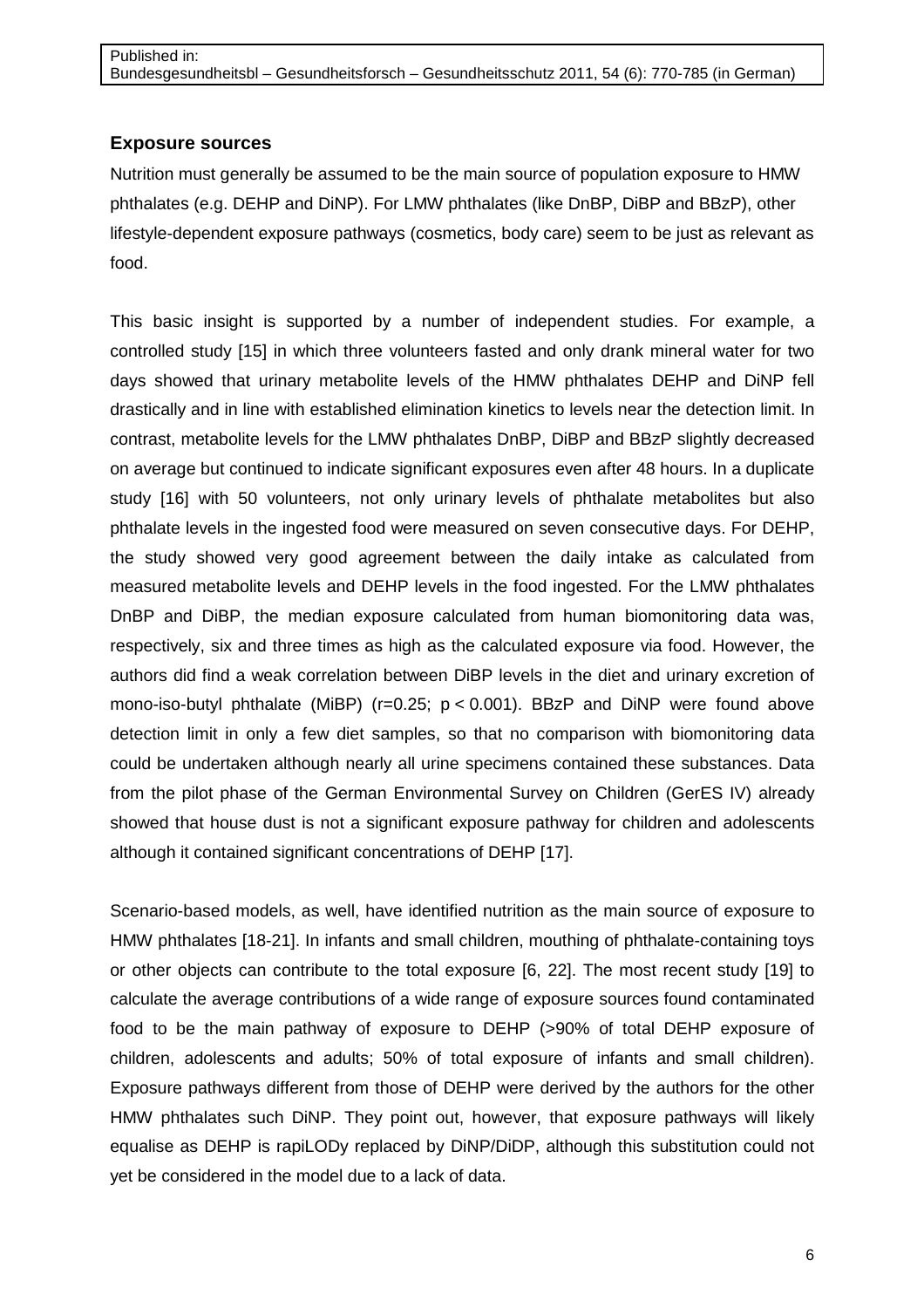The models also show food to be a significant source of exposure to DnBP and DiBP (its contribution varying between 40% in female adolescents and 90% in male adults), and this result in all its clarity contradicts the HBM data. Dermal uptake (via cosmetics, body-care products) might contribute to significant exposures which are detected in HBM but are difficult to take into account in scenario-based models.

Whilst LMW phthalates are often contained in cosmetics and body-care products as deliberate ingredients or tolerated impurities, foodstuffs (or their constituents) may become contaminated with phthalates, mainly HMW, during their production, transport, processing and storage. In these phases, relatively low but constant levels of contamination may occur during the authorised use of articles which come into contact with foodstuffs (e.g. seals, hoses or conveyor belts). In the EU, specific migration limits (SMLs) exist for those articles, e.g. 1.5 mg/kg of foodstuff for DEHP [23]. Although the use of phthalate-containing articles is strictly regulated, particularly in the case of fat-containing foodstuffs, these very foodstuffs containing fat appear to be the main source of the phthalate exposure, since the lipophilic phthalates accumulate in the fat fraction across all processing steps. There have been a few sporadic reports of significantly elevated phthalate levels in fat-containing foodstuffs (e.g. pesto or olive oil) which were caused by improper use of phthalate-containing articles [24]. Phthalate levels in foodstuffs generally vary considerably, depending on processing and packaging practices, fat content and any unknown or incalculable routes of input. Human breast milk could represent a relevant source of exposure of small children [25-27].

Enteric coatings (on food supplements and on pharmacy-restricted medications) could represent a particular source of high exposures to DnBP. Urinary metabolite concentrations measured after ingestion of such preparations were orders of magnitude higher than the median background exposure of the general population [28-31]. (Voluntary) medical treatments (such as platelet donation) can lead to high DEHP exposures [32-34]. Determination of DEHP metabolites in urine was recently proposed as a screening method to detect illicit blood doping [35] because elevated DEHP metabolite levels may indicate illicit blood transfusions which in the past have been difficult to prove by other means.

## **Toxicity of phthalates**

The phthalates BBzP, DnBP, DiBP, DEHP and DiNP have anti-androgenic effects in animal experiments, and as so-called endocrine disruptors they interfere with the complexly regulated hormonal processes that control sexual differentiation. In rats, they affect the maturation of fetal Leydig cells even at low dosages, reduce or prevent testicular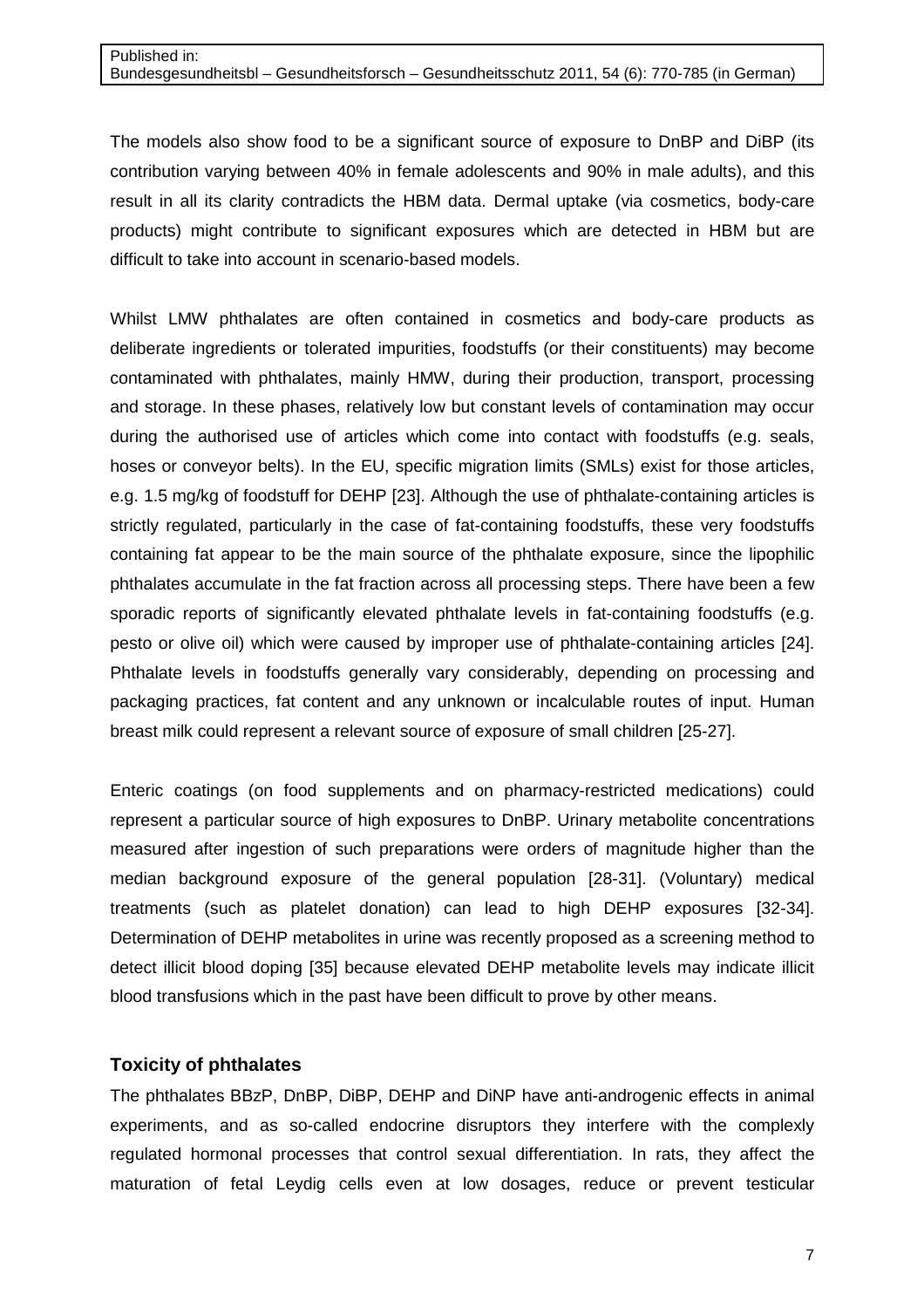testosterone production and inhibit inter alia formation of the insulin-like 3 (insl-3) peptide hormone [36, 37]. All of these factors manifest themselves in a set of effects called collectively the "phthalate syndrome" [38-40]. Effects include malformations of the testes and epididymides, abnormalities of the gubernacular ligaments, effects on other androgendependent tissues, leading to cryptorchism (non-descent of testes), hypospadia (developmental defect of the urethra) and other abnormalities of the reproductive organs but also to a reduced sperm count (as low as to result in infertility) and alteration of the male phenotype towards demasculinization (e.g. reduction of the anogenital distance (AGD), breast development).

Since the "phthalate syndrome" inducible in rodents has many similarities to the "testicular dysgenesis syndrome" which has been described in humans (poor sperm quality, infertility, cryptorchism, hypospadia, testicular cancer, etc.), there has been growing concern in recent years that phthalates could also induce reproduction toxicity and developmental toxicity in humans [41-43].

It will be a major challenge in coming years to study this possible link using human data generated in epidemiological and other studies. The mode of action of endocrine active phthalates presents major problems for any humans-based study approach, for the following reasons: It is known from rat assays (see above) that rats show the most sensitive response within a very short, critical exposure window, namely at the time testosterone-regulated sexual differentiation occurs in male offspring. For rats, this time window is between gestational days 15 and 17 (GD 15-17). Especially in many older studies on prenatal developmental toxicity, the test animals were exposed only up to gestational day 15 [44]. Therefore, the effects subsumed under the "phthalate syndrome", which are well-described today, did not occur in these studies at all or only at very high dosages. When comparing periods critical for development between humans and rats, one can see that in humans, testosterone-controlled development processes span over a much longer period (pregnancy weeks 8-38 and also after birth). However, the time critical for sexual differentiation in humans is the end of the first trimester of pregnancy, with the process being largely completed at week 16. In rats, the particularly critical time window is towards the end of the gestation period (lasting ca. 21 days), at GD 15-17. Given that over 20 years may elapse between the critical exposure time window(s) (the end of the first trimester of pregnancy) and the diagnosis of certain effects in humans (e.g. reduced sperm count or infertility), it is obvious that establishing a causal relationship between phthalate exposure and manifestations of the testicular dysgenesis syndrome in humans poses problems.

8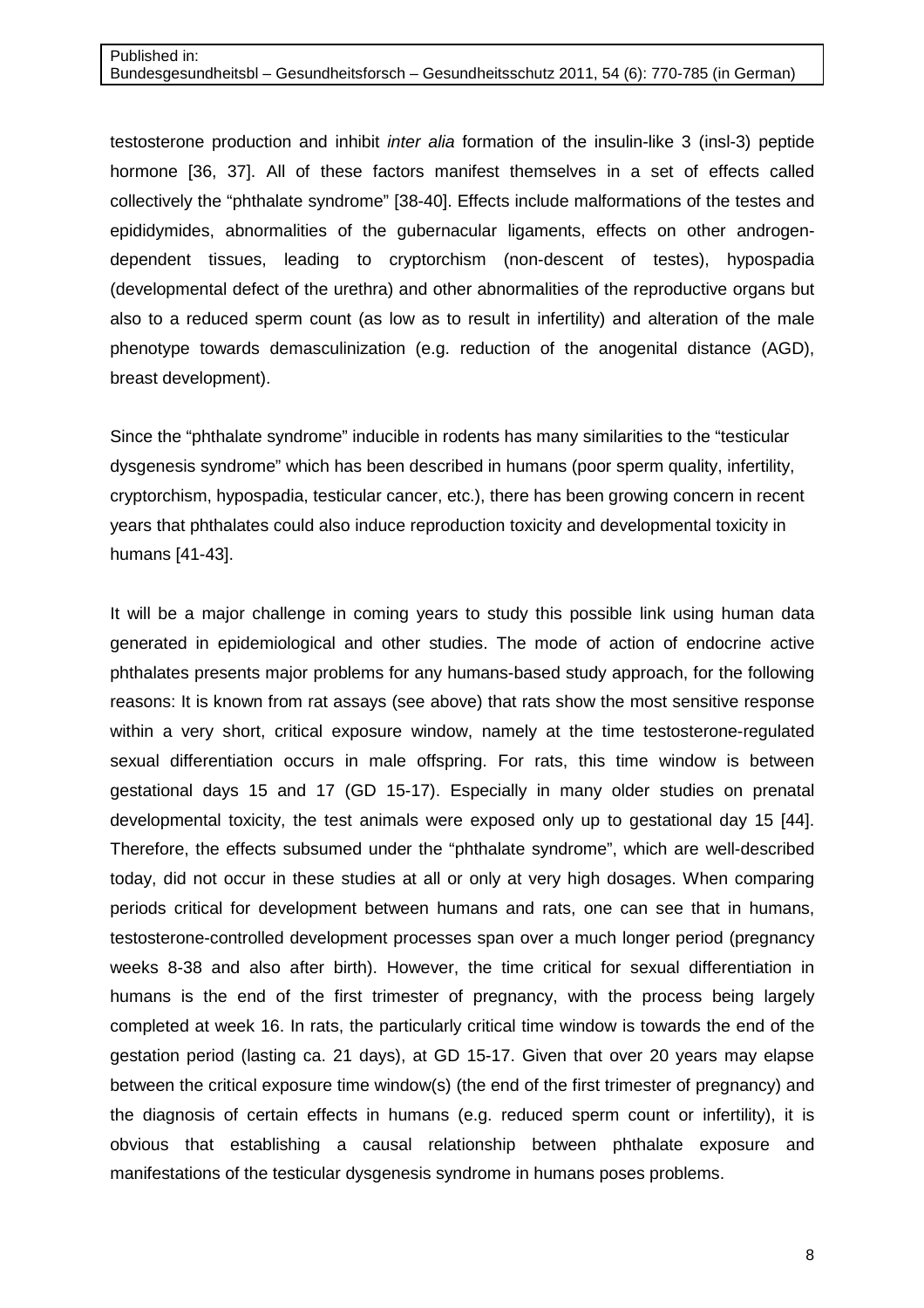Several recently-published epidemiological studies describe the relationship between exposure to one or several phthalates and changes in human semen parameters [45-47], DNA damage in human sperm [48, 49], reduced hormone levels in adult men [50], decreased anogenital distance among male infants [51, 52], overweight and insulin resistance 53-55], reduced masculine play in boys [56] and attention deficit hyperactivity disorders [57]. One thing all these studies have in common is that they are based on case numbers that are very small for epidemiological studies and that the exposure route to phthalates (and possible other confounders) is characterised is, in part, very inadequate (e.g. determination of phthalate levels only once during pregnancy).

Since testosterone is decisive for sexual differentiation both in male rodents and in humans, the United States Environmental Protection Agency (U.S. EPA) [58] and the National Research Council [44], among other authors, have proposed to use modulations of fetal testosterone as critical endpoint for derivation of the no observable adverse effect level (NOAEL) and for evaluating toxic potency. Howdeshell et al. [59] derived dose-effect relationships for six phthalates (including DnBP, DFiBP, BBzP and DEHP) by quantifying their influence on testicular testosterone production on gestation day (GD) 18 following maternal exposure (Sprague-Dawley rats) over a period of GD 8 to GD18. BBzP, DnBP, DEHP and DiBP proved to be roughly equipotent, with ED 50 values, derived from doseeffect curves, ranging from 383 mg/kg/day for DEHP to 466 mg/kg/day for DiBP. DPP (dipentyl phthalate) was about threefold more potent, and no effect on fetal testosterone production was found for DEP. **Table 2** lists the potencies of some phthalates relative to that of DEHP, potency referring to the potential for disturbing the testicular function and/or inducing malformations in male offspring [59, 60]. However, the design of the abovementioned studies with regard to how doses were spaced is inadequate for deriving no observed adverse effect levels (NOAELs) or lowest observed adverse effect levels (LOAELs) for these phthalates with sufficient accuracy.

For DEHP, there are sound studies which all put the NOAEL and LOAEL for androgendeficiency-induced malformations at 5 and 10 mg/kg/day, respectively [61-63]. For DnBP, an LOAEL or NOAEL of ca. 50 mg/kg body weight/day can be derived for embryotoxic effects and effects on male fertility in the F1 generation [64, 65]. In a relatively recent rat developmental toxicity study [66], reduction of spermatocyte development and mammary gland changes were found at lower doses than those established in earlier studies, the lowest being 1.5 to 3 mg/kg BW/day (LOAEL). For DiBP, BBzP and the DiNP isomers, the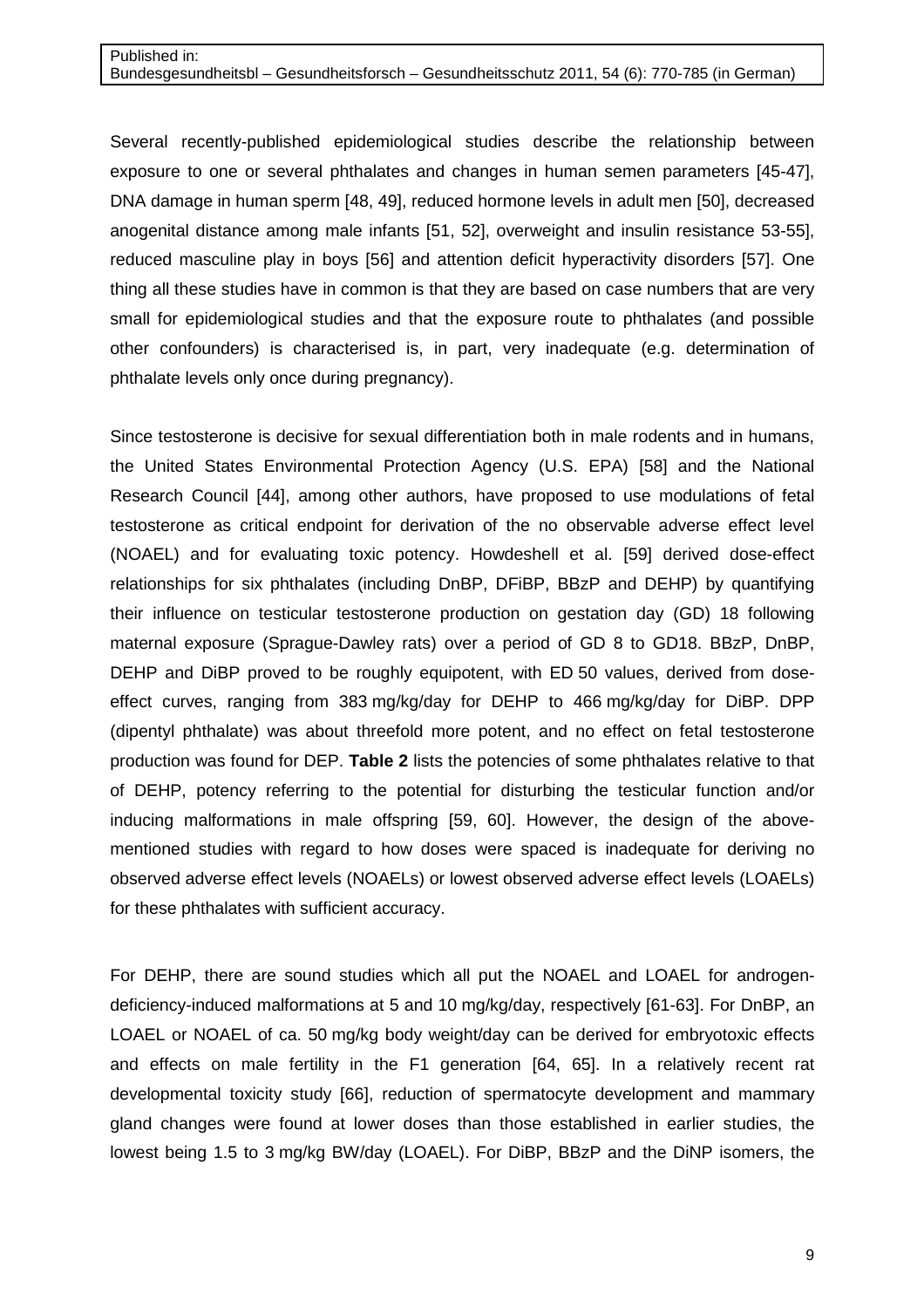data base for deriving NOAEL/LOAELs for the above anti-androgenically induced endpoints (at doses administered in the critical time window during sexual differentiation) is insufficient.

# **Table 2:**

Relative potencies of some phthalates compared to DEHP. The estimated potencies refer to the potential of the relevant phthalate for disturbing the fetal testicular function and/or inducing malformations of androgen-regulated reproductive organs in male offspring of rats [44, 75-79]. The phthalates addressed in this opinion are indicated in bold.

| <b>Phthalate</b>     | <b>Estimated relative potency*</b> | <b>Reference</b>  |  |  |  |  |  |
|----------------------|------------------------------------|-------------------|--|--|--|--|--|
| <b>DEHP</b>          | 1                                  | [60]              |  |  |  |  |  |
| <b>DnBP</b>          | $\mathbf 1$                        | [59, 75, 124]     |  |  |  |  |  |
| <b>DiBP</b>          | 1                                  | [59, 75, 125]     |  |  |  |  |  |
| <b>BBzP</b>          | 1                                  | [59, 126]         |  |  |  |  |  |
| <b>DiNP</b>          | 0,15                               | $[59, 127 - 129]$ |  |  |  |  |  |
| <b>DPP</b>           | 3                                  | [37, 127]         |  |  |  |  |  |
| <b>DEP</b>           | $\mathbf 0$                        | [59, 130]         |  |  |  |  |  |
| * normalized to DEHP |                                    |                   |  |  |  |  |  |

The European Chemicals Agency (ECHA) has recently included four phthalates (BBzP, DEHP, DiBP and DnBP) in the candidate list of substances of very high concern for authorisation (www.echa.europa.eu). Also, the European Union has classified these phthalates as reprotoxic substances of categories 2 or 3 with respect of their effects on both fertility and development (see **Table 3**). Category 2 substances and preparations containing such substances must be labelled with a skull-and-crossbones symbol. In addition, category 2 substances may not be used in cosmetics and body-care products [67] (Directive 2004/93/EC). Directive 2005/84/EC [68] restricts the use of certain phthalates in toys and childcare articles. It should be noted that the phthalates covered by the restrictions include phthalates which are classified as reprotoxic and not classified as well (see **Table 3**).

The European Food Safety Authority (EFSA) has derived tolerable daily intakes (TDI values) for certain phthalates (based on data from animal experiments) as listed in **Table 4** [69-74]. One has to note several points. First, no TDI has been derived for DiBP to date. Second, the TDIs for DnBP, DEHP and BBzP, all based on anti-androgenic effects, differ by a factor of 50. This reflects the status in the studies used for their derivation but contradicts the largescale studies by Gray et al. for the US EPA [75] (see **Table 2**), which attribute to the above three phthalates higher potencies (for testosterone-induced endpoints) in the range of the NOAEL/LOAEL of DEHP. Third, the TDIs for DiNP and DiDP were derived on the basis of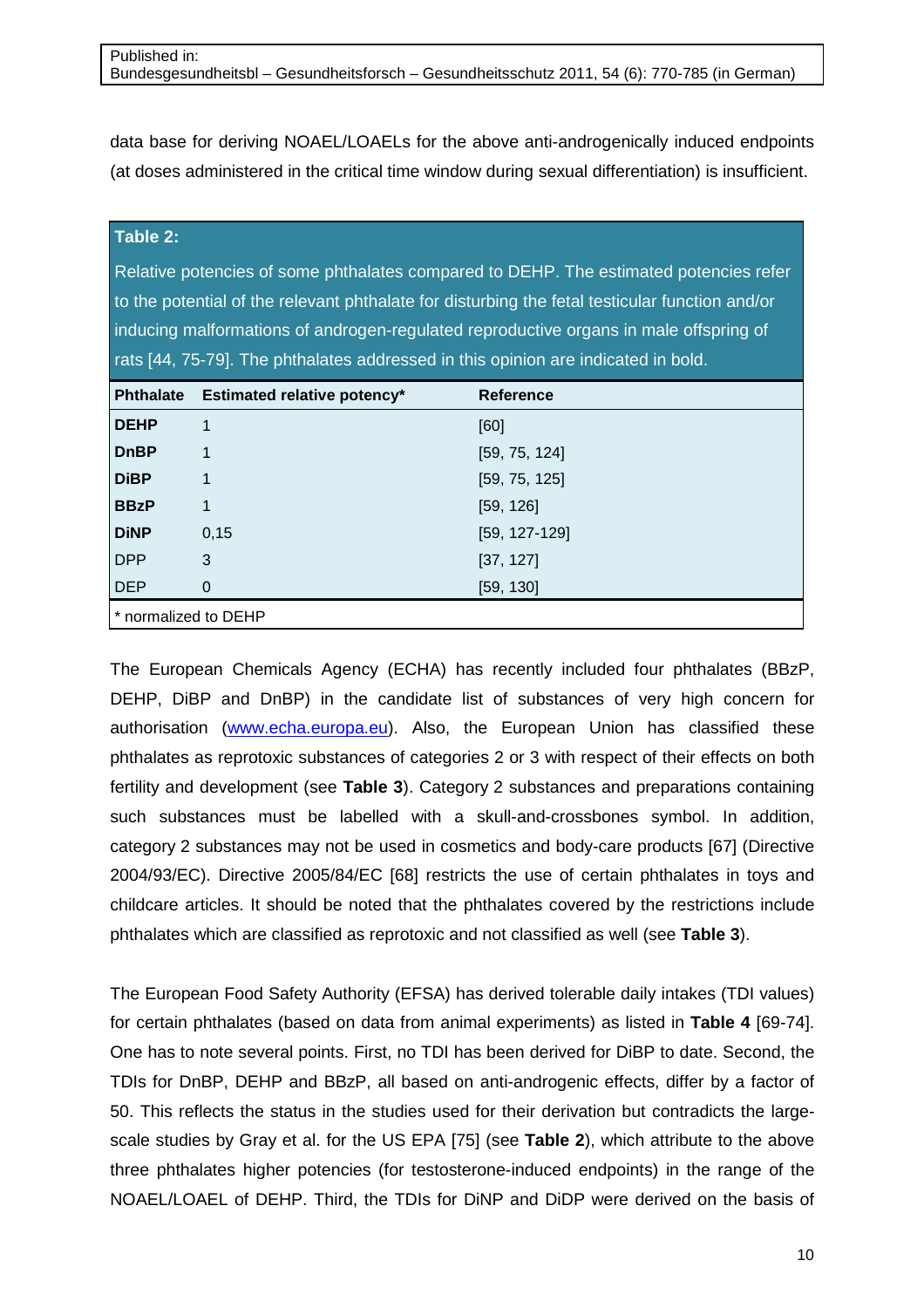liver changes and not on the basis of anti-androgenic effects. The TDI set for DiNP, at least, ought to be within the range of a possible TDI for endocrine/anti-androgenic effects [60].

#### **Table 3:**

Classification of major phthalates according to Annex I to Council Directive 67/548/EEC [131] in regard to their reproduction toxicity and restrictions according to Directive 2005/84/EC [68]. The phthalates addressed in this opinion are indicated in bold.

| <b>Phthalate</b>            | Year           | <b>Reproduction</b> | <b>Development</b> | <b>Restricted under</b><br>2005/84/EC [68] |
|-----------------------------|----------------|---------------------|--------------------|--------------------------------------------|
| <b>DMP</b>                  | $\blacksquare$ | ۰                   |                    | -                                          |
| <b>DEP</b>                  | -              | ۰                   |                    |                                            |
| <b>DiBP</b>                 | 2009 [132]     | Cat. 3 (R 62)       | Cat. 2 (R 61)      |                                            |
| <b>DnBP</b>                 | 2001 [133]     | Cat. 3 (R 62)       | Cat. 2 (R 61)      | X                                          |
| <b>BBzP</b>                 | 2004 [67]      | Cat. 3 (R 62)       | Cat. 2 (R 61)      | X                                          |
| <b>DPP</b>                  | 2004 [67]      | Cat. 2 (R 60)       | Cat. 2 (R 61)      | -                                          |
| <b>DEHP</b>                 | 2001 [133]     | Cat. 2 (R 60)       | Cat. 2 (R 61)      | X                                          |
| <b>DnOP</b>                 |                | ٠                   |                    | X                                          |
| <b>DiNP</b>                 | $\blacksquare$ | ۰                   |                    | X                                          |
| <b>DPHP</b>                 |                | ۰                   |                    |                                            |
| <b>DiDP</b>                 |                |                     |                    | X                                          |
| R 60: May impair fertility. |                |                     |                    |                                            |

R 61: May cause harm to the unborn child.

R 62: Possible risk of impaired fertility.

## **Table 4:**

Tolerable daily intake (TDI) values set by the European Food Safety Authority (EFSA). The

phthalates addressed in this opinion are indicated in bold.

| <b>Phthalate</b>                     | TDI µg/kg/dag | Primary target organ, effect |  |  |  |  |  |
|--------------------------------------|---------------|------------------------------|--|--|--|--|--|
| <b>DiBP</b>                          | $\cdot$       |                              |  |  |  |  |  |
| <b>DnBP</b>                          | 10            | Reproductive cells           |  |  |  |  |  |
| <b>DEHP</b>                          | 50            | Testes, development          |  |  |  |  |  |
| <b>BBzP</b>                          | 500           | Reduced anogenital distance  |  |  |  |  |  |
| <b>DiNP</b>                          | 150           | Liver                        |  |  |  |  |  |
| <b>DiDP</b>                          | 150           | Liver                        |  |  |  |  |  |
| -*: no TDI discussed/derived to date |               |                              |  |  |  |  |  |

The current discussions about phthalates also revolve around their cumulative toxicity, i.e. the dose-additivity of effects both among phthalates themselves and in combination with other anti-androgens [44, 75-81]. Various studies in the USA and Europe have demonstrated dose-additivity of phthalates between themselves, but also with other anti-androgens whose mode of action differs from that of the phthalates (e.g. via the androgen receptor) but which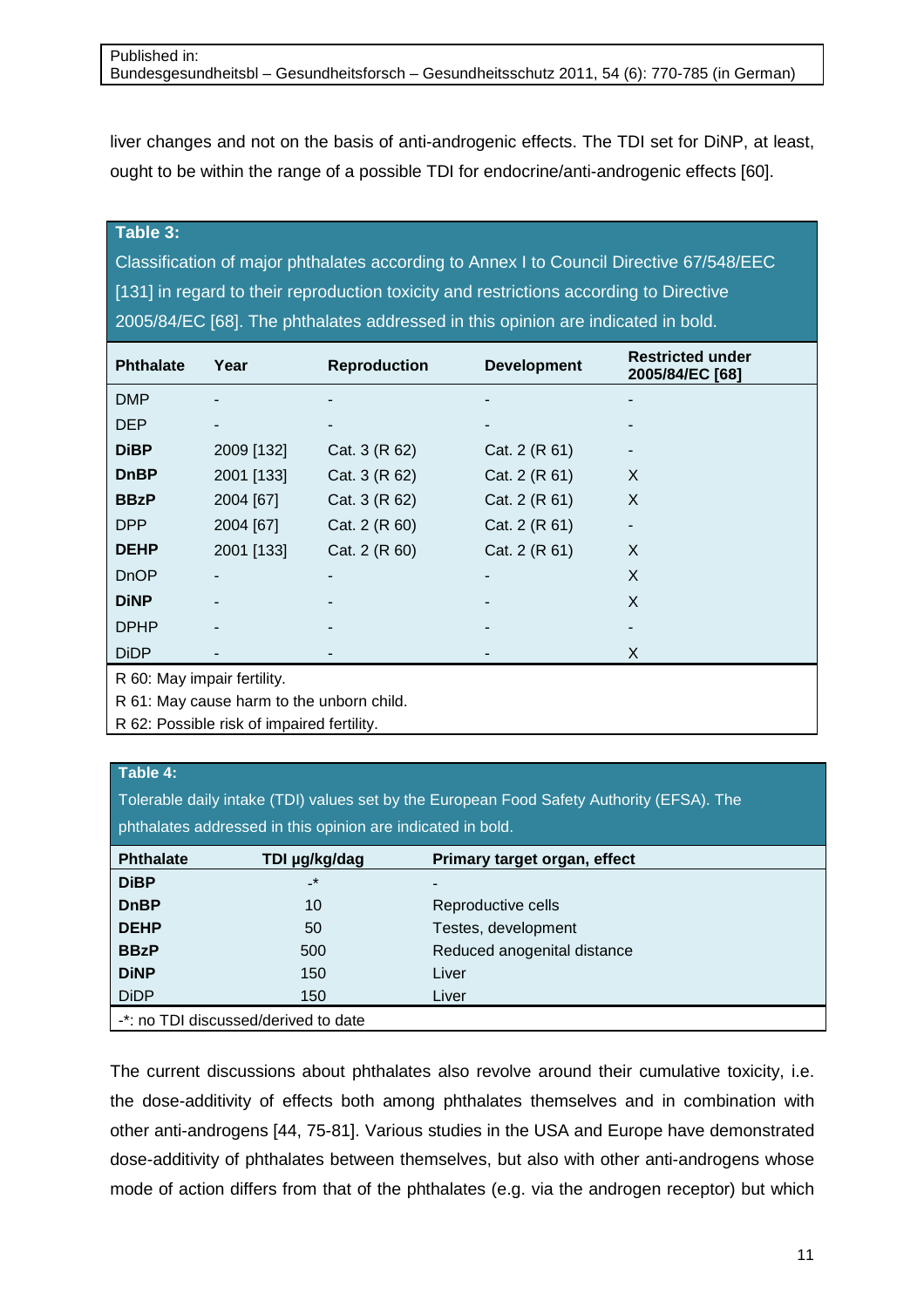have the same target tissue. EFSA's attempt to formulate a group-TDI [69], which failed due to lacking knowledge about the mode of action and lacking data on comparable endpoints, will likely be repeated sometime soon on the basis of new findings from these large-scale studies and this time have a positive outcome, i.e. derivation of a group-TDI for phthalates.

# **Human biomonitoring parameters to estimate internal exposure and adverse effects**

About a decade ago, work began as part of human biomonitoring studies to quantify phthalate exposure of the general population by determining urinary concentrations of specific phthalate metabolites [82-85]. There is so much literature on phthalates today that it cannot be discussed here exhaustively. Comprehensive reviews of phthalate HBM were published by Koch and Calafat (2009) [86] and Wittassek et al. (2010)[15]. The reader is also referred to the Federal Environment Agency's substance monograph on DEHP of 2005 [87].

In general, blood (or its constituents) and urine are the matrices commonly used in human biomonitoring studies to characterise exposure. For non-persistent chemicals such as the phthalates – with relatively short excretion half-lives – urine is the matrix of choice because these chemicals or their metabolites are present in urine in higher concentrations than in blood. In addition, urine is a non-invasive matrix which is relatively easy to hanLODe and is easy to collect.

Blood as a possible matrix for phthalate HBM presents another key problem. Phthalates, which are ubiquitous environmental chemicals as well as commonly used in clinical and laboratory supplies, readily accumulate in blood during sampling and storage, due to its lipophilicity. They are then quickly metabolised to the relevant monoesters by lipase enzymes in the blood. The analytical result, regarded as correct from the viewpoint of laboratory analysis, gives no clue as to whether the monoester levels result from an actual intake or from contamination during the pre-analytical phase (sampling/storage) [88-90]. Therefore, in general, the use of any matrix other than urine (not only blood, but also blood from the umbilical cord, placenta tissue, human breast milk, amniotic fluid, meconium, saliva) in phthalate human biomonitoring is not advisable [91-94]. Oxidised metabolites are less affected by these contamination impacts, but are quantitatively of minor relevance in blood and the other body matrices mentioned above (which is not true for their presence in urine).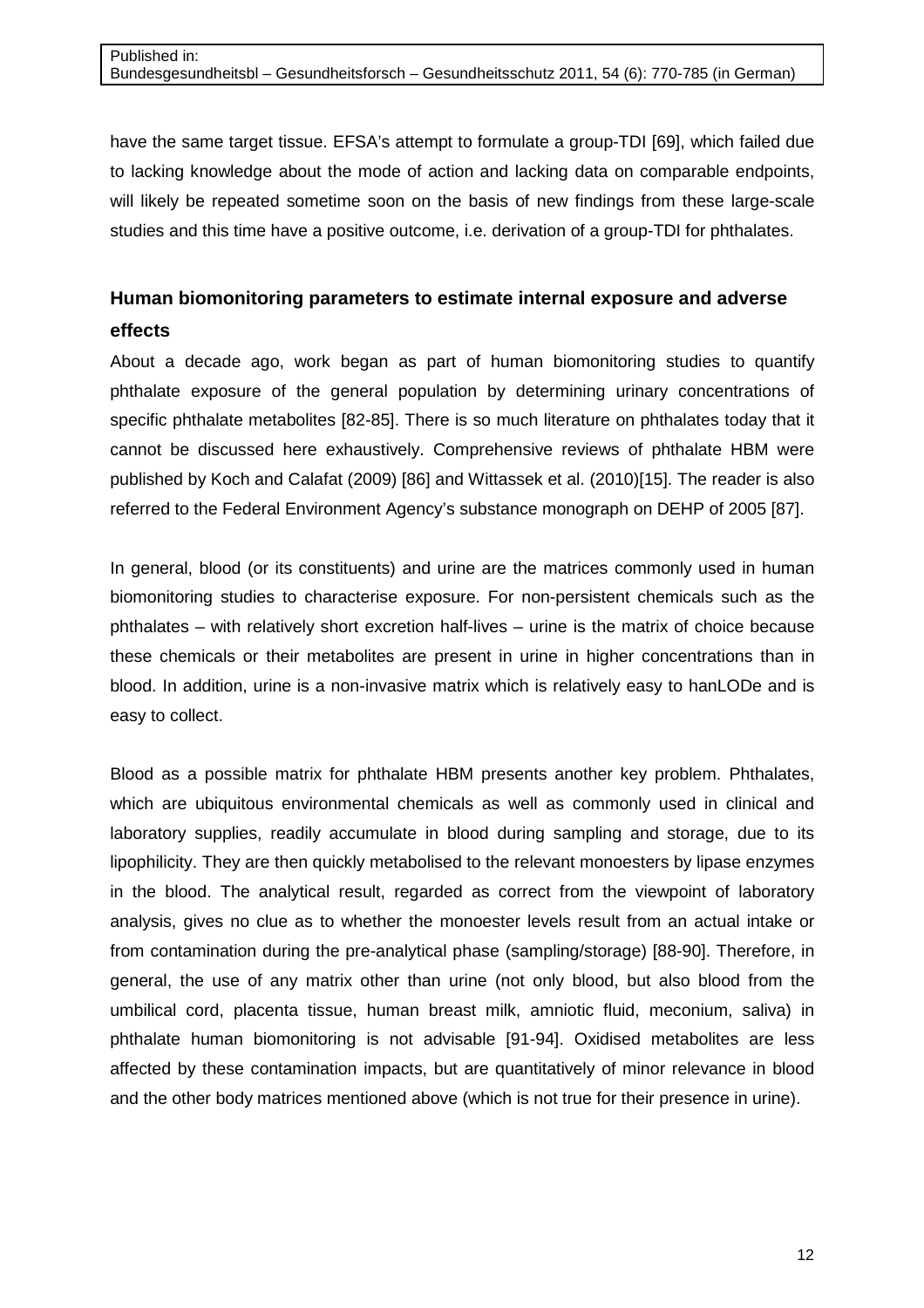#### **Human metabolism and exposure biomarkers**

Metabolism and elimination of phthalates is very complex and therefore, so is the selection of appropriate biomarkers and their interpretation. In a first rapid metabolic step, phthalate diesters (parent phthalates) are cleaved into their respective monoesters. This can occur at different sites in the body (e.g. in the mouth or on the skin, in the stomach, in the intestines and/or in blood). In a second step, the alkyl side-chain of the monoester may undergo phase I oxidation and be modified with functional groups such as hydroxyl, keto or a carboxy group or shortened by ß-oxidation. In a third step, both the hydrolytic monoester and the oxidized secondary metabolites can be conjugated with glucoronic acid. Urine will then contain the monoester and the oxidized secondary metabolites in varying proportions, depending on the parent phthalate, and in more or less conjugated form (see **Figure 3**).



**Figure 3:** General scheme on phthalate metabolism

The extent to which the alkyl side-chain of a phthalate monoester is modified by oxidation increases with the length of the alkyl side-chain. The metabolites so modified are more water-soluble and therefore easier for the body to excrete via urine than the simple monoesters, whose water solubility decreases with increasing length of their alkyl sidechains. Therefore, LMW phthalates (like DEP, DiBP or DnBP) will be excreted via urine mostly in the form of their hydrolytic monoesters. With growing length of the alkyl side-chain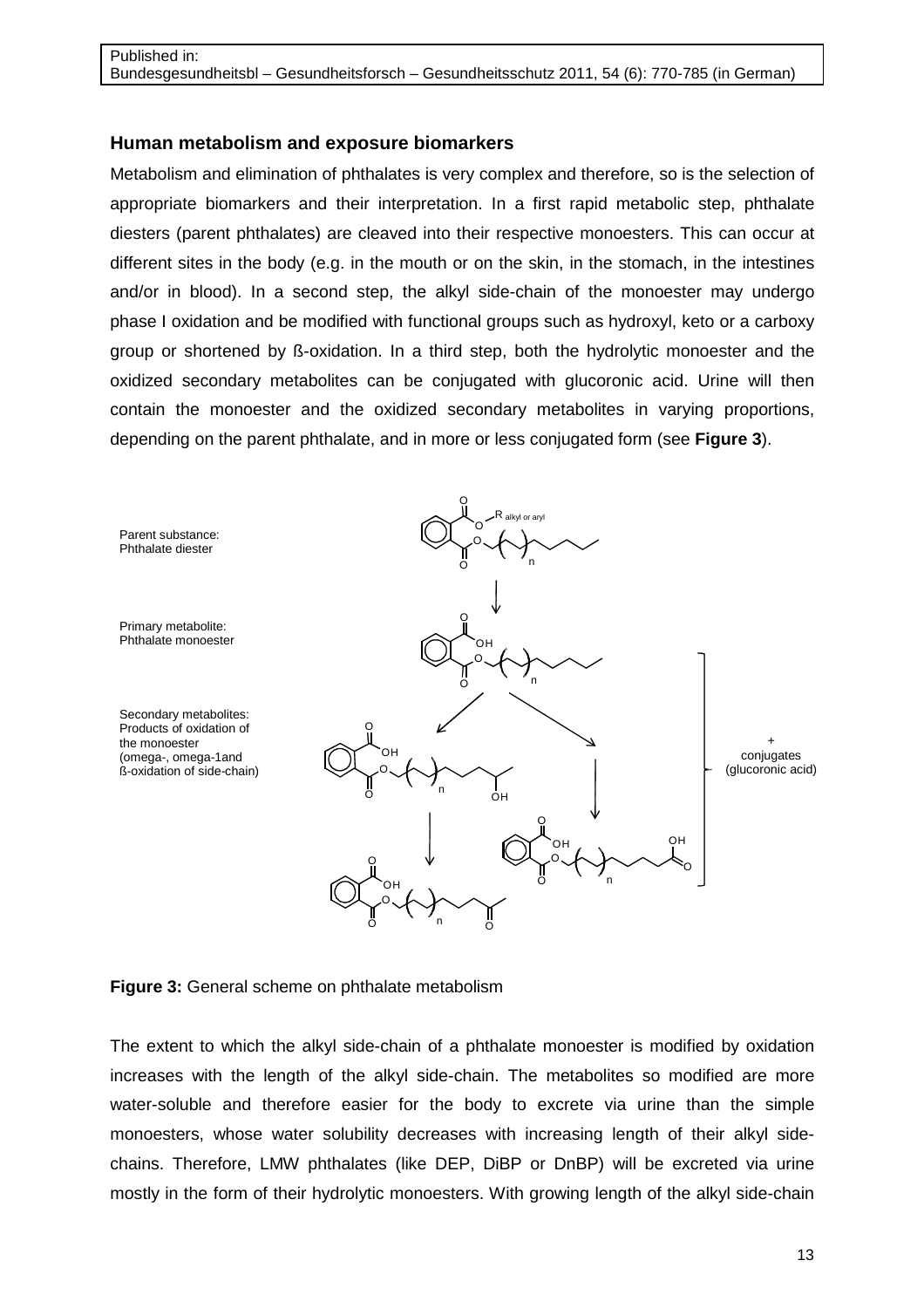(DEHP), the metabolites modified by oxidation will become more dominant, the most extreme case being DiNP, whose hydrolytic monoester is not excreted in urine in any relevant amounts. This must be taken into account in the interpretation of human biomonitoring data [15, 85]. Using hydrolytic monoester metabolites as the sole biomarkers to compare phthalate exposures can be misleading, especially when comparing LMW phthalates vs. HMW phthalates. Ca. 70% of an oral dose of DnBP is excreted in urine as the hydrolytic monoester [96], while less than 10% of DEHP [96] and less than 2% of DiNP [97] are excreted as the hydrolytic monoesters. In recent years, research on the oxidative metabolism of phthalates has made considerable progress. In addition to the studies on DEHP, there now exist detailed studies on the (oxidative) human metabolism of DiNP. Besides the increased oxidative metabolism (omega-, omega-1 and ß-oxidation) of HMW phthalates, there is another fact adding to the complexity: Whilst DEHP is a substance whose side-chain consists of a defined isomer (2-ethyl-hexyl side-chain), DiNP (as well as DiDP) is a complex mixture of isomers whose composition varies depending on the nature of the mixture of alcohols used for its synthesis. This is also why there are several DiNP products on the plasticizer market, depending upon the manufacturer or the manufacturing process. The isomeric alkyl side-chains provide for a broad spectrum of hydrolytic and oxidised monoesters. A major DiNP isomer first had to be identified before suitable oxidative metabolites could be derived, synthesised and used for valid human biomonitoring of DiNP exposure [98-100]. **Table 5** lists the relevant metabolites of the five phthalates which are used as exposure biomarkers and for which reference values for their excretion in urine are presented here. **Table 6** lists the fraction corresponding to the excretion of the relevant metabolite via urine (within 24 hours) relative to the oral dose of the parent phthalate. This table illustrates, firstly, the large difference in metabolism between LMW and HMW phthalates and, seconLODy, that human biomonitoring by measuring these metabolites in urine covers a very large part of the dose and is therefore very informative with regard to the actual exposure. The metabolites listed for DiNP account for only ca. 40% of the dose, but it is known that further metabolites (e.g. twice oxidised side-chains or side-chains shortened by ß-oxidation) are formed and excreted, which cannot currently be determined quantitatively.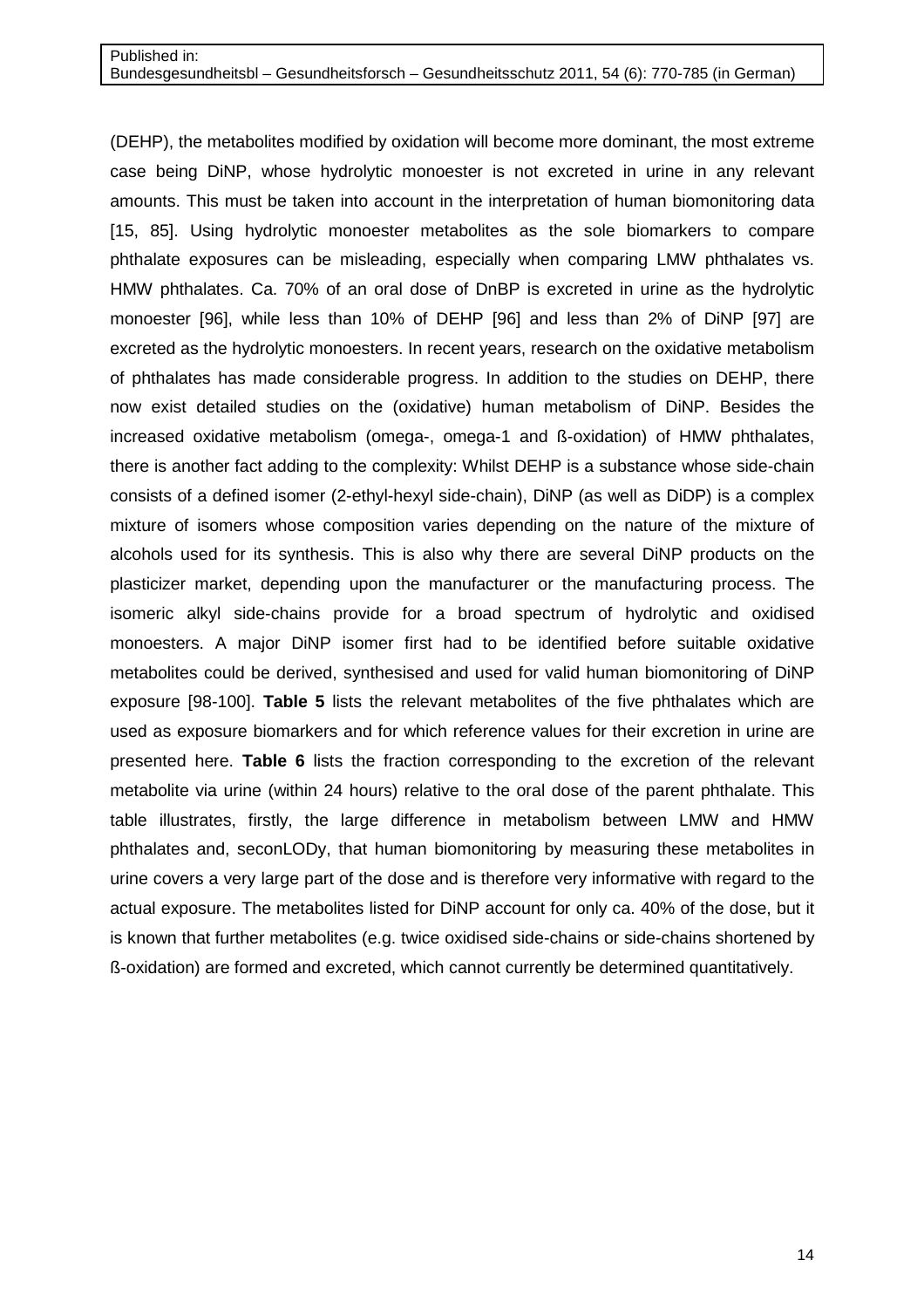#### **Table 5:**

The phthalates and phthalate metabolites for which reference values are derived in this opinion

| <b>Parent phthalate</b>                    | <b>Primary metabolite</b><br>(hydrolytic monoester) | <b>Secondary metabolite</b><br>(oxidised monoester) |
|--------------------------------------------|-----------------------------------------------------|-----------------------------------------------------|
| Butyl-benzyl phthalate (BBzP)              | Mono-benzyl phthalate (MBzP)                        | n.a.                                                |
|                                            |                                                     |                                                     |
|                                            |                                                     |                                                     |
|                                            | он                                                  |                                                     |
| Di-iso-butyl phthalate (DiBP)              | Mono-iso-butyl phthalate (MiBP)                     | n.a.                                                |
|                                            |                                                     |                                                     |
|                                            |                                                     |                                                     |
|                                            | OН                                                  |                                                     |
| Di-n-butyl phthalate (DnBP)                | Mono-n-butyl phthalate (MnBP)                       | n.a.                                                |
|                                            |                                                     |                                                     |
|                                            |                                                     |                                                     |
|                                            | ОН                                                  |                                                     |
| Di(2-ethylhexyl) phthalate<br>(DEHP)       | Mono(2-ethylhexyl)phthalate (MEHP)                  | 5OH-mono(2-ethylhexyl)phthalate (5OH-MEHP)          |
|                                            |                                                     |                                                     |
|                                            |                                                     |                                                     |
|                                            | OH                                                  | OН                                                  |
|                                            |                                                     | 5oxo-mono(2-ethylhexyl) phthalate (5oxo-MEHP)       |
|                                            |                                                     |                                                     |
|                                            |                                                     |                                                     |
|                                            |                                                     | <b>OH</b>                                           |
|                                            |                                                     | 5carboxy-mono(2-ethylhexyl) phthalate (5cx-         |
|                                            |                                                     | MEPP)                                               |
|                                            |                                                     | OH                                                  |
|                                            |                                                     | o                                                   |
| Di-iso-nonyl phthalate (DiNP)*             | n.a.                                                | OН<br>7OH-mono-methyloctyl phthalate (OH-MiNP)      |
|                                            |                                                     | QН                                                  |
|                                            |                                                     |                                                     |
| n<br>O                                     |                                                     | OH                                                  |
|                                            |                                                     | 7oxo-mono-methyloctyl phthalate (oxo-MiNP)          |
|                                            |                                                     |                                                     |
|                                            |                                                     |                                                     |
|                                            |                                                     | ÓН                                                  |
|                                            |                                                     | 7carboxy-mono-methylheptyl phthalate (cx-MiNP)      |
|                                            |                                                     |                                                     |
|                                            |                                                     |                                                     |
|                                            |                                                     |                                                     |
| n.a.: not analysed/not applicable          |                                                     |                                                     |
| many different side-chain isomers possible |                                                     |                                                     |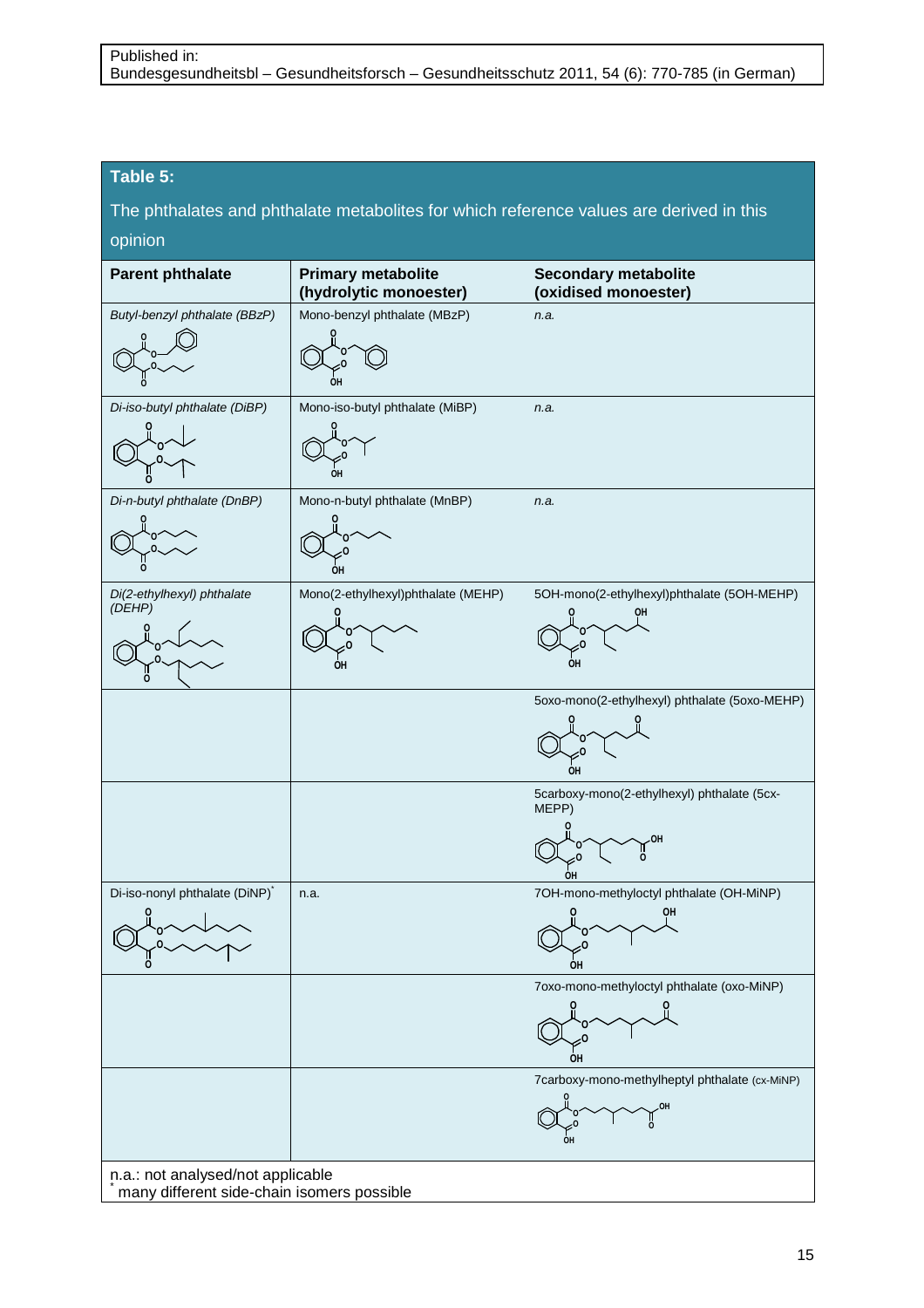#### **Table 6:**

Fraction  $f_{ue}$ <sup>\*1</sup> of the oral dose of the parent phthalate excreted in urine (within 24 hours) through the metabolite indicated.

| <b>Parent phthalate</b> | <b>Metabolite</b>                                |                                 | $f_{ue}$ |                 | <b>Reference</b> |
|-------------------------|--------------------------------------------------|---------------------------------|----------|-----------------|------------------|
| <b>DnBP</b>             | <b>MnBP</b>                                      |                                 | 69%      |                 | [95]             |
| <b>DiBP</b>             | <b>MiBP</b>                                      |                                 | 69%*2    |                 | [95]             |
| <b>BBzP</b>             | <b>MBzP</b>                                      |                                 | 73%      |                 | [95]             |
| <b>DEHP</b>             | <b>MEHP</b><br>5OH-MEHP<br>50x0-MEHP<br>5cx-MEPP | 5.9%<br>23.3%<br>15.0%<br>18.5% |          | Total:<br>62.7% | [96]             |
| <b>DiNP</b>             | <b>OH-MINP</b><br>oxo-MiNP<br>cx-MiNP            | 18.4%<br>10.0%<br>9.1%          |          | Total:<br>37.5% | $[97]$           |

#### f<sub>ue:</sub> Fraction of urinary excretion

 $*1$  The fraction  $f_{ue}$  indicated here may not be confused with the total fraction of the dose which is excreted via urine. In fact, other metabolites, not listed here, are also excreted via urine. Furthermore, excretion is not yet completed after 24 hours. Consequently, the total fraction excreted via urine will be significantly higher than the fraction excreted through the metabolites listed here.

 $i<sup>2</sup>$  For MiBP no fraction has been determined to date. The same fraction as for MnBP was assumed.

Polymorphisms or other, individual factors influencing the elimination of phthalate metabolites in qualitative or quantitative terms are not described in the current literature. A slight change in the range of metabolites - away from monoesters towards oxidised metabolites - was found in the morning urine samples (first morning void) of children and small children [17, 101]. It has not yet been clarified conclusively whether this is due to enzymatic differences or whether kinetic effects come into play (in the case of children's morning void, it can be assumed that more time has elapsed between analysis and last exposure compared to adults [102]). This effect is taken into account, however, if both the monoester and the oxidised metabolites are determined simultaneously when determining exposure.

## **Available data on the internal exposure of the general population**

Studies from across the world exist on urinary levels of phthalate metabolites in the general population. Reviews on phthalate exposure of the non-occupationally exposed population can be found in [15, 86, 103] and in **Table 7**.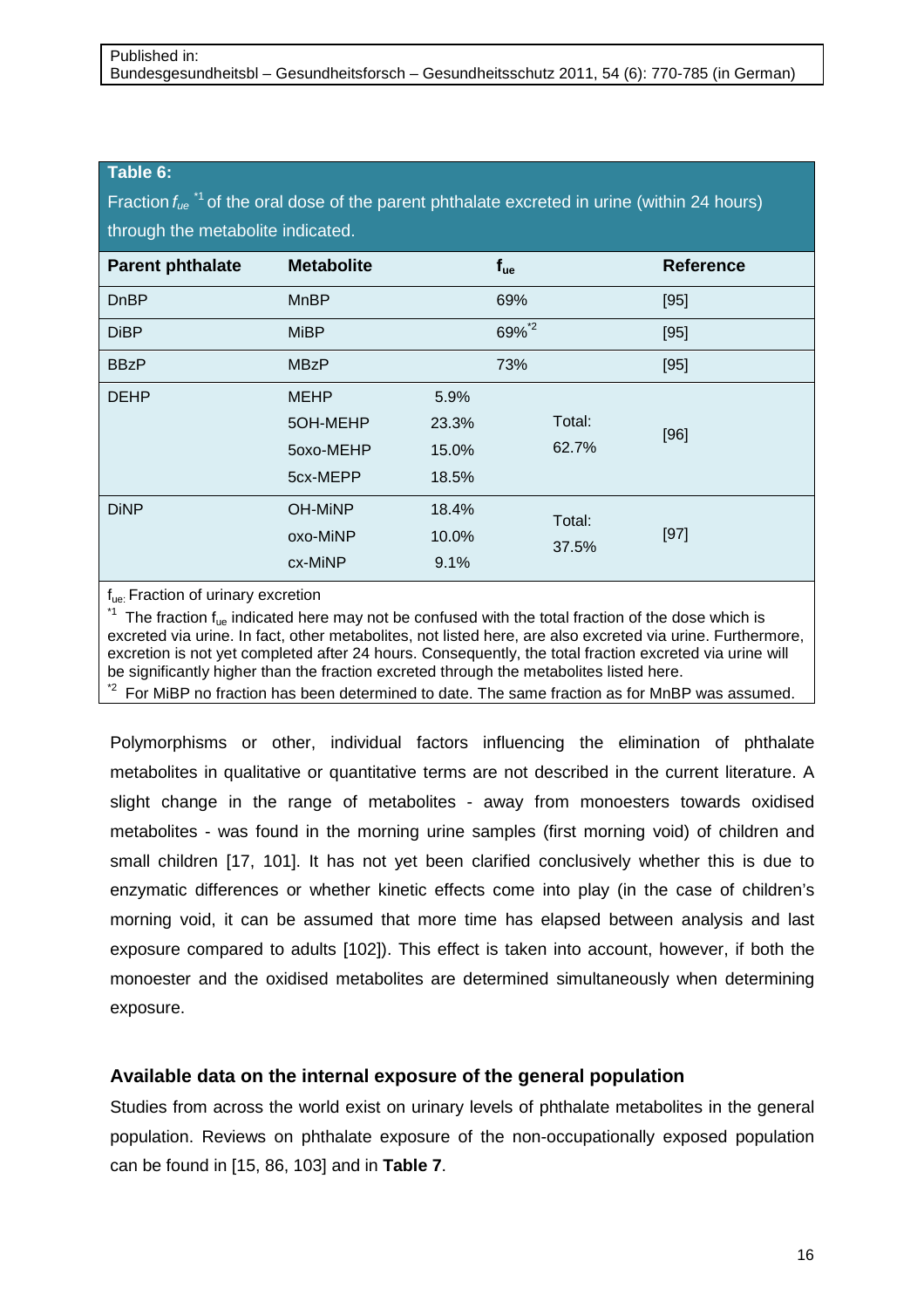# **Table 7:**

| Concentrations of phthalate metabolites in urine (in µg/l) of the general population |                |      |                |      |                          |      |                          |             |                 |      |        |           |                          |          |      |                |                          |      |                |         |
|--------------------------------------------------------------------------------------|----------------|------|----------------|------|--------------------------|------|--------------------------|-------------|-----------------|------|--------|-----------|--------------------------|----------|------|----------------|--------------------------|------|----------------|---------|
|                                                                                      |                |      | <b>MnBP</b>    |      | <b>MiBP</b>              |      |                          | <b>MBzP</b> | <b>5OH-MEHP</b> |      |        | 5oxo-MEHP |                          | 5cx-MEHP |      | <b>OH-MINP</b> | oxo-MiNP                 |      |                | cx-MiNP |
| Country,<br>study<br>period                                                          | Age<br>[years] | N.   | P 50           | P 95 | P 50                     | P 95 | P 50                     | P 95        | P 50            | P 95 | P 50   | P 95      | P 50                     | P 95     | P 50 | P 95           | P 50                     | P 95 | P 50           | P 95    |
| <b>USA 2003-</b><br>2004 [134]                                                       | $6 - 11$       | 342  | 36.7           | 191  | 7.0                      | 40.6 | 35.0                     | 255         | 36.5            | 318  | 25.8   | 197       | 51.6                     | 391      |      |                | ٠                        |      |                |         |
| <b>USA 2003-</b><br>2004 [134]                                                       | $12 - 19$      | 729  | 28.2           | 134  | 5.6                      | 22.7 | 24.9                     | 152         | 29.8            | 317  | 20.3   | 212       | 42.7                     | 448      | Ē,   |                | $\blacksquare$           |      | ۰              |         |
| <b>USA 2003-</b><br>2004 [134]                                                       | > 20           | 1534 | 20.7           | 108  | 3.9                      | 19.9 | 12.1                     | 79.5        | 18.4            | 225  | 12.4   | 139       | 29.2                     | 312      | ÷    |                | $\overline{\phantom{a}}$ |      | ۰              |         |
| Germany<br>2002 [83]                                                                 | $7 - 63$       | 85   | 181            | 825  | $\blacksquare$           |      | 21.0                     | 146         | 46.8            | 224  | 36.5   | 156       | $\blacksquare$           |          | ٠    |                | $\blacksquare$           |      | ۰              |         |
| Germany<br>2005 [135]                                                                | 14-60          | 399  | 46.9           | 172  | 44.9                     | 183  | 7.2                      | 45.6        | 19.2            | 81.8 | 14.7   | 56.0      | 26.2                     | 93.6     | 3.0  |                | 5.5                      |      | ۰              |         |
| <b>USA 2005</b><br>[136]                                                             | $>18$          | 129  | $\blacksquare$ |      | $\overline{\phantom{a}}$ |      | $\overline{\phantom{a}}$ |             | $\sim$          |      | $\sim$ |           | $\overline{\phantom{a}}$ |          | 13.2 | 43.7           | 1.2                      | 6.6  | 8.4            | 46.2    |
| Germany<br>1988-2003<br>[111]                                                        | $20 - 29$      | 634  | 112            | 604  | 34.5                     | 176  | 7.4                      | 50.4        | 21.0            | 77.2 | 16.7   | 57.5      | 26.9                     | 98.8     | 2.0  | 11.9           | 1.0                      | 5.6  | $\blacksquare$ |         |
| Germany<br>2002, 2004,<br>2006, 2008<br>[112]                                        | $20 - 29$      | 229  | 32.8           | 124  | 28.2                     | 100  | 5.0                      | 21.2        | 14.4            | 41.1 | 9.7    | 33.5      | 14.5                     | 49.6     | 3.13 | 16.5           | 2.16                     | 11.3 | 3.69           | 22.6    |
| Germany<br>2003-2006<br>[103]                                                        | $3 - 14$       | 599  | 93,4           | 310  | 88,0                     | 308  | 18,1                     | 76,2        | 46,0            | 164  | 36,3   | 123       | 61,4                     | 209      | 11,0 | 50,6           | 5,4                      | 28,9 | 12,7           | 58,9    |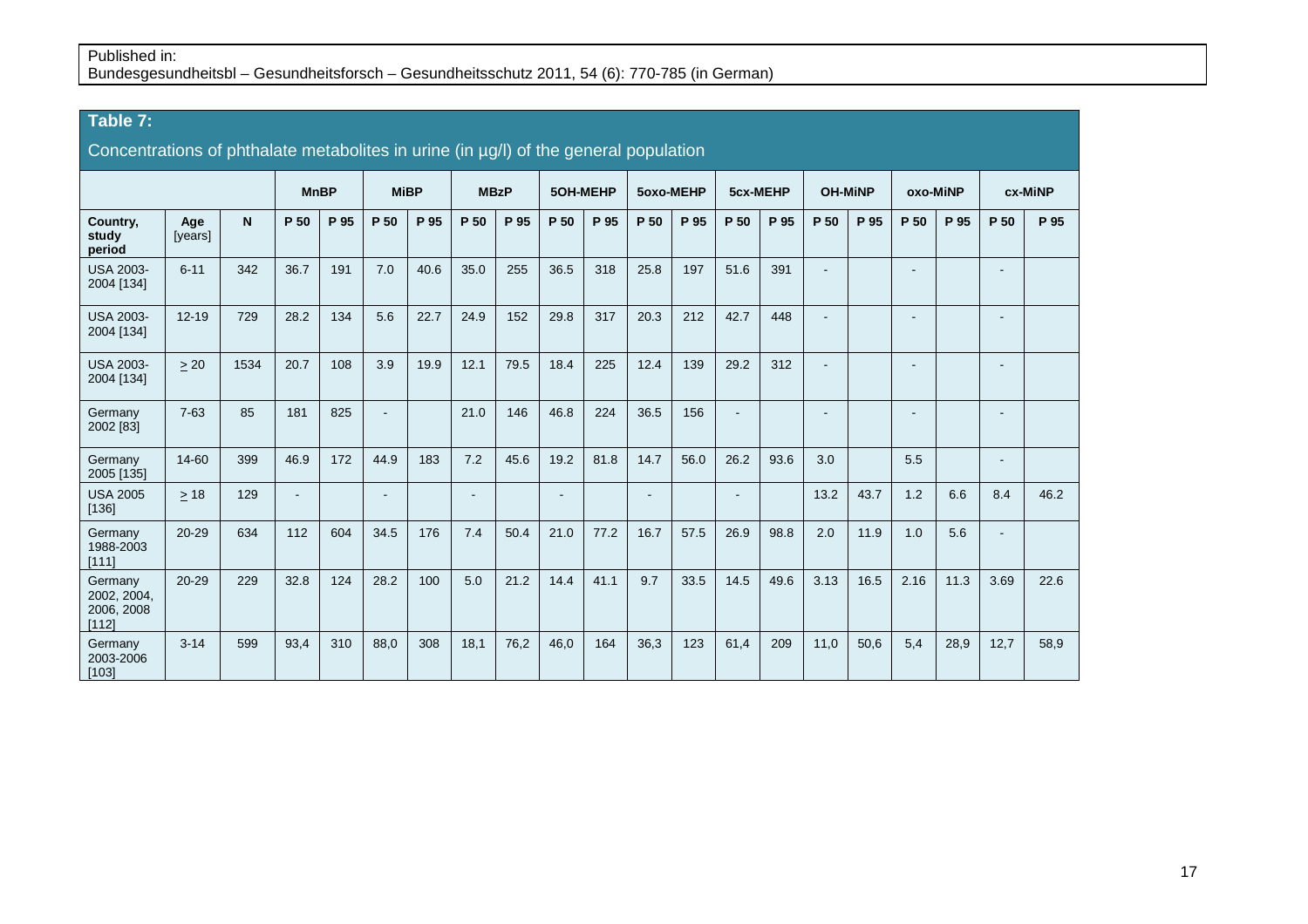Representative data on phthalate exposure of children in Germany were generated by the German Environmental Survey on Children 2003-2006 (GerES IV) [103, 104]. Like the earlier German Environmental Surveys, GerES IV is a population-representative, cross-sectional study for which subjects were selected in a multi-stage stratified random procedure. GerES IV is the environmental module of the German Health Interview and Examination Survey for Children and Adolescents (German acronym: KiGGS) conducted by the Robert Koch Institute (RKI) [106-108], which also select the sample and carried out the field work for GerES IV. GerES IV was conducted between May 2003 and May 2006 on randomly selected children 3 to 14 years of age from 150 locations. The methodologies applied (selection of the random sample, questionnaires, collection of samples, analysis, statistics) have been described by Becker et al. (2009) [109] and Schulz et al. (2004, 2008) [102, 110]. Morning void, i.e. the full amount of urine discharged after getting up in the morning, were collected by all children other than those who still wore diapers at night. For urine collection, the parents of the children 3 to 4 years of age (or in the case of girls, up to 6 years of age, in consultation with the parent) were given decontaminated 750 ml "toilet insets" (Tyco Healthcare Deutschland GmbH, Neustadt/Donau) and the parents of the older children were given decontaminated 1 l square bottles (Kautex, Bonn-Holzlar) along with written instructions on how to collect the sample. The urine samples were transferred into Saarstedt tubes and stored at -20°C until analysis. Due to limited fina ncial resources, phthalate metabolites were determined in a subsample consisting of 600 randomly selected samples [103].

Data from the German Environmental Specimen Bank (ESB) are available to characterise phthalate exposure of adults in Germany. Specimens are taken annually from living persons in order to ascertain normal body burdens and their time-dependency. The specimens are stored in the ESB. The sample chosen for the ESB are student volunteers (from the universities of Münster, Halle/Saale, Greifswald and Ulm), about half of them are female and 90% belong the age group of 20 to 29 years. They thus mainly represent 20 to 29 year olds in Germany with average body burdens (without any detectable specific exposure). The urine samples collected for the ESB are 24-h samples. In two retrospective studies, samples archived in ESB were analysed for phthalate metabolites. One time series focused on the levels in samples from students from the years 1988-2003 [111], the second study covered samples from students from the years 2002-2008 [112]. Both studies investigated over 60 samples per year from students (half of them were male, half female) from the University of Münster.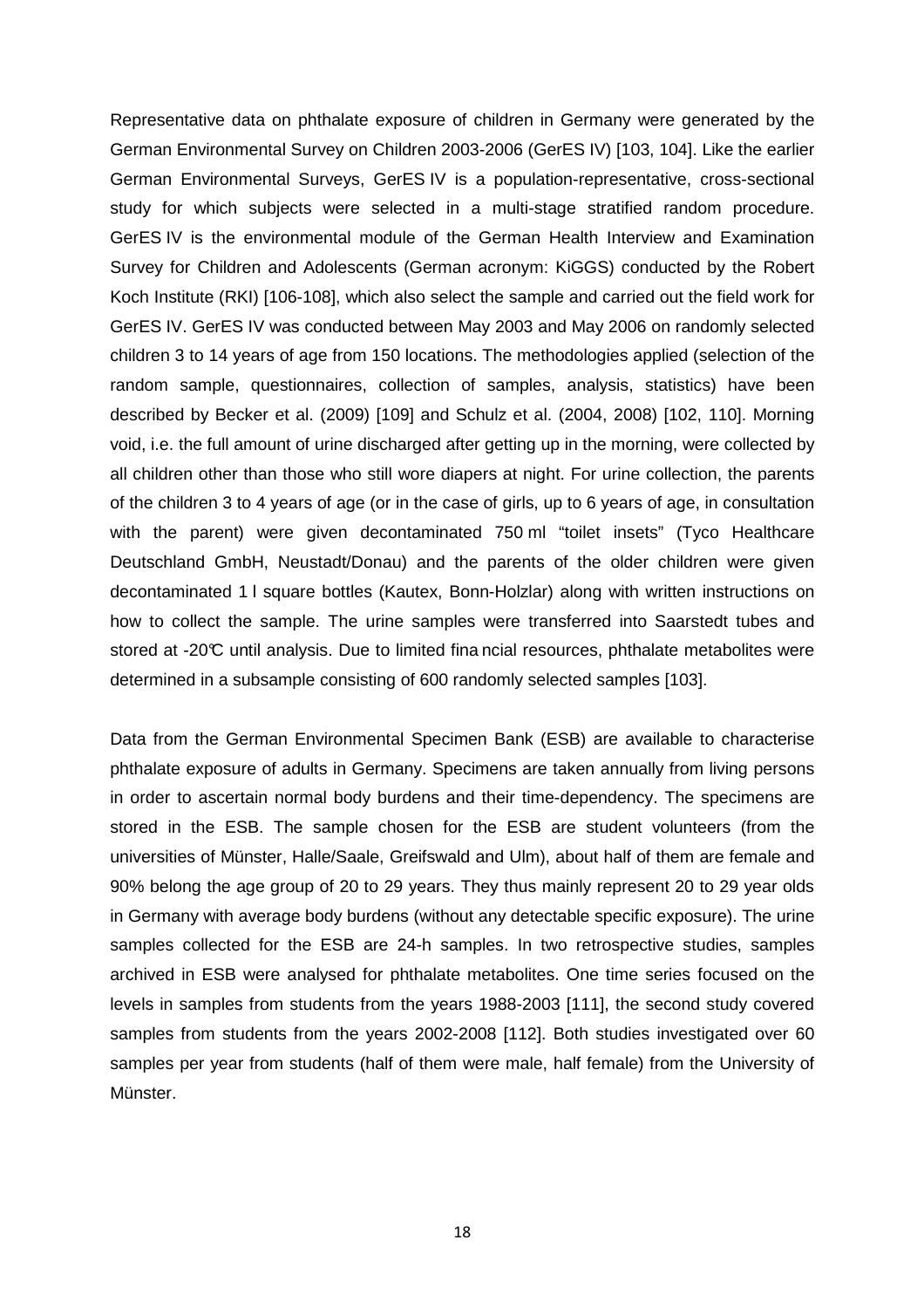## **Reference values**

Reference values characterise the basic exposure of a population group which is not subject to any recognisable specific exposure. Reference values are determined if possible on the basis of data from a suitable reference population [113]. According to the IUPAC guideline [114] the reference value is defined within the 95% confidence interval of the  $95<sup>th</sup>$  population percentile of the distribution of concentrations of a specific substance in a body fluid of a representative population.

Data from the population-representative GerES IV (2003-2006) were available to derive reference values for phthalate metabolites in the urine of children in Germany. Data from the German ESB were used to derive reference values for adults. Out of the data set spanning from 1988 to 2008, only the data from the years 2006 and 2008 were used to have the most up-to-date data base (see **Table 8**).

The statistical parameters needed for derivation of a reference value – the estimated  $95<sup>th</sup>$ population percentile and the attendant 95% confidence interval – were calculated for each analyte according to the parametric procedure assuming a log normal distribution or according to the bootstrapping procedure in cases where a log normal distribution did not exist.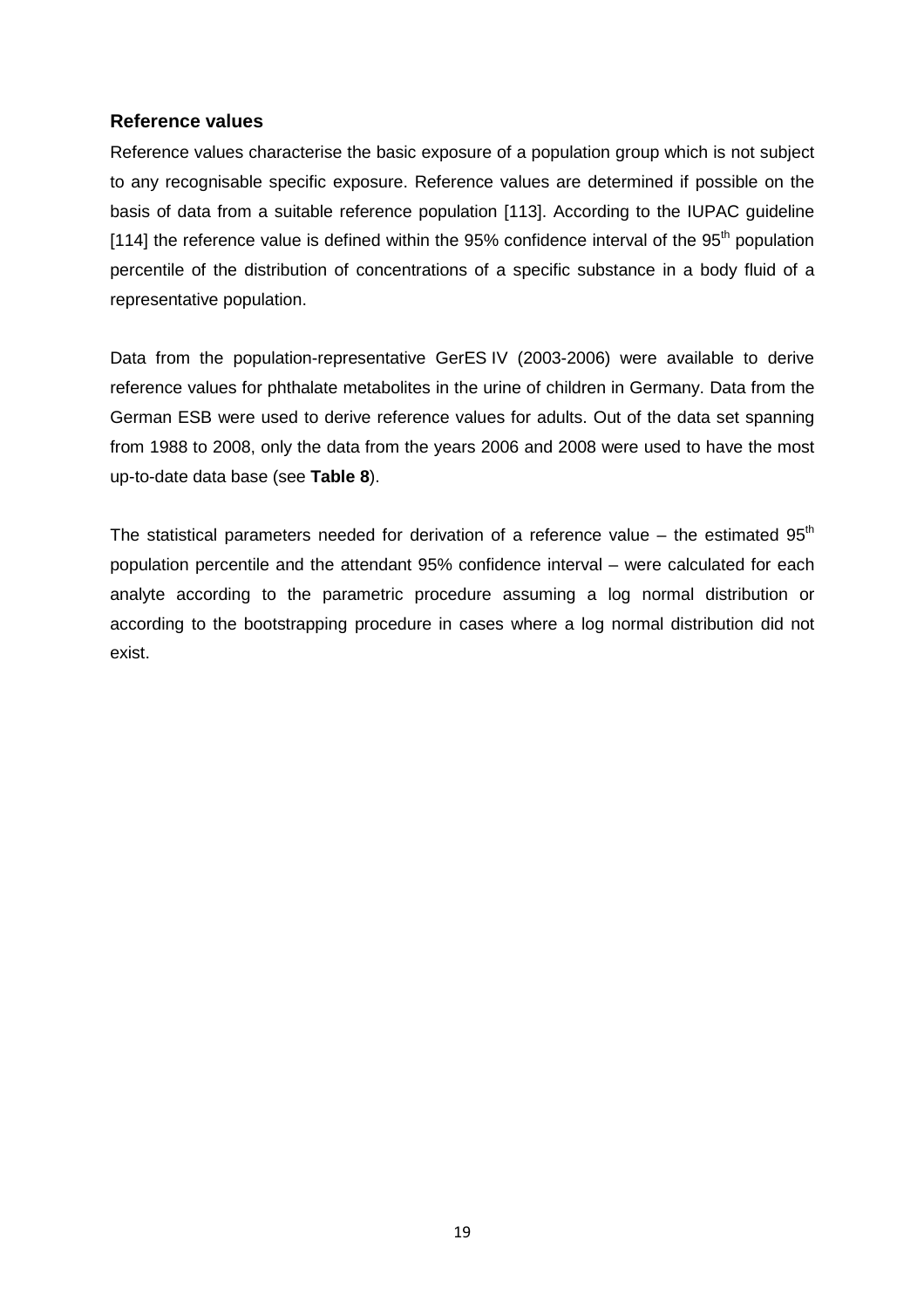#### **Table 8:**

Data used as a basis for derivation of reference values for phthalate metabolites in urine (µg/l) of the general population in Germany; children 3 to 14 years of age in Germany<sup>1</sup>-GerES 2003-2006, morning void [137]; students 20 to 29 years of age from Münster, 2006 and 2008, 24-h urine [137]

| <b>Phthalate / Metabolite</b><br><b>Population</b> | N   | %>LOD | P <sub>50</sub> | <b>P95</b> | Range           | <b>CI-PP95</b>             |
|----------------------------------------------------|-----|-------|-----------------|------------|-----------------|----------------------------|
| DEHP / $\overline{)}$ 50H-MEHP + 50x0-MEHP         |     |       |                 |            |                 |                            |
| $3 - 14$ years                                     | 592 | 100   | 83.3            | 277        | $12.0 - 6130$   | $249 - 296$ <sup>a</sup>   |
| $20 - 29$ years                                    | 112 | 100   | 17.4            | 43.1       | $3.91 - 72,1$   | $41.4 - 58.2$ <sup>a</sup> |
| DEHP / 50H-MEHP (LOD: 0.25 µg/l)                   |     |       |                 |            |                 |                            |
| $3 - 14$ years                                     | 592 | 100   | 45.9            | 153        | $6.14 - 3640$   | $141 - 169$ <sup>a</sup>   |
| $20 - 29$ years                                    | 112 | 100   | 10.5            | 27.2       | $2.42 - 39,0$   | 24.6-34.5 $a$              |
| DEHP / 50x0-MEHP (LOD: 0.25 µg/l)                  |     |       |                 |            |                 |                            |
| $3 - 14$ years                                     | 592 | 100   | 36.2            | 120        | $4.56 - 2490$   | $109 - 130$ <sup>a</sup>   |
| $20 - 29$ years                                    | 112 | 100   | 6.84            | 20.2       | $1.49 - 33.1$   | $17.0 - 24.3^{\circ}$      |
| DEHP / 5cx-MEPP (LOD: 0.25 µg/l)                   |     |       |                 |            |                 |                            |
| $3 - 14$ years                                     | 592 | 100   | 61.4            | 202        | $9.18 - 4490$   | 180 - 214 <sup>a</sup>     |
| $20 - 29$ years                                    | 112 | 100   | 11.1            | 29.2       | $2.25 - 36.7$   | $26.8 - 38.5$ <sup>a</sup> |
| <b>DnBP / MnBP</b> (LOD: 1.00 µg/l)                |     |       |                 |            |                 |                            |
| $3 - 14$ years                                     | 592 | 100   | 93.4            | 304        | 12.6 - 1090     | 269 - 318 $a$              |
| $20 - 29$ years                                    | 112 | 100   | 23.0            | 69.7       | $4.25 - 250$    | $64.2 - 97.5$ <sup>a</sup> |
| DiBP / MiBP (LOD: 1.00 µg/l)                       |     |       |                 |            |                 |                            |
| $3 - 14$ years                                     | 592 | 100   | 88.0            | 297        | 13.6 - 1243     | 257 - 302 <sup>a</sup>     |
| $20 - 29$ years                                    | 112 | 100   | 26.8            | 147        | $6.32 - 317$    | $89.8 - 143$ <sup>a</sup>  |
| <b>BBzP / MBzP</b> (LOD: 0.25 µg/l)                |     |       |                 |            |                 |                            |
| $3 - 14$ years                                     | 592 | 99.9  | 18.1            | 73.0       | $< 0.25 - 468$  | 67.7 – 84.3 $a$            |
| $20 - 29$ years                                    | 112 | 99    | 3.66            | 14.5       | $< 0.25 - 31.8$ | $11.5 - 18.2$ <sup>a</sup> |
| DINP / ∑ OH-MINP+oxo-MINP+cx-MINP                  |     |       |                 |            |                 |                            |
| $3 - 14$ years                                     | 592 | 98    | 30.5            | 135        | $1.18 - 468$    | 114 - 140 <sup>a</sup>     |
| $20 - 29$ years                                    | 112 | 88    | 9.76            | 67.4       | $0.39 - 105$    | $40.2 - 71.5$ <sup>a</sup> |
| DINP/ OH-MINP (LOD: $0.25 \mu g/l$ )               |     |       |                 |            |                 |                            |
| $3 - 14$ years                                     | 592 | 100   | 11.0            | 50.9       | $0.93 - 198$    | $42.9 - 53.2$ <sup>a</sup> |
| $20 - 29$ years                                    | 112 | 98    | 3.46            | 20.4       | $< 0.25 - 36.0$ | $13.5 - 23.7$ <sup>a</sup> |
| DiNP / oxo-MiNP (LOD: 0.25 µg/l)                   |     |       |                 |            |                 |                            |
| $3 - 14$ years                                     | 592 | 98    | 5.40            | 28.9       | $< 0.25 - 86.7$ | $25.6 - 33.0^b$            |
| $20 - 29$ years                                    | 112 | 92    | 2.19            | 16.0       | $< 0.25 - 27.2$ | $7.7 - 21.7$ <sup>b</sup>  |
| DiNP / cx-MiNP (LOD: 0.25 µg/l)                    |     |       |                 |            |                 |                            |
| $3 - 14$ years                                     | 592 | 99,8  | 12.7            | 57.6       | $< 0.25 - 195$  | $50.4 - 62.1$              |
| $20 - 29$ years                                    | 112 | 93    | 3.82            | 28.0       | $< 0.25 - 41.8$ | $13.8 - 37.2$ <sup>b</sup> |

 $N =$  size of sample;  $\% >$  LOD = percentage above the limit of detection (LOD); values < LOD were set to LOD/2; P50, P95 = percentiles; range = minimum to maximum; CI-PP95 = 95% confidence interval for the 95. population percentile (PP95);

 $1$  = when calculating CI-PP95 for concentrations in urine of children, only samples with a creatinine concentration between 0.3 and 3.0 g/l urine were taken into account; as a result, these evaluations are based on 592 out of 599 samples;  $a =$  parametric procedure;  $b =$  bootstrapping procedure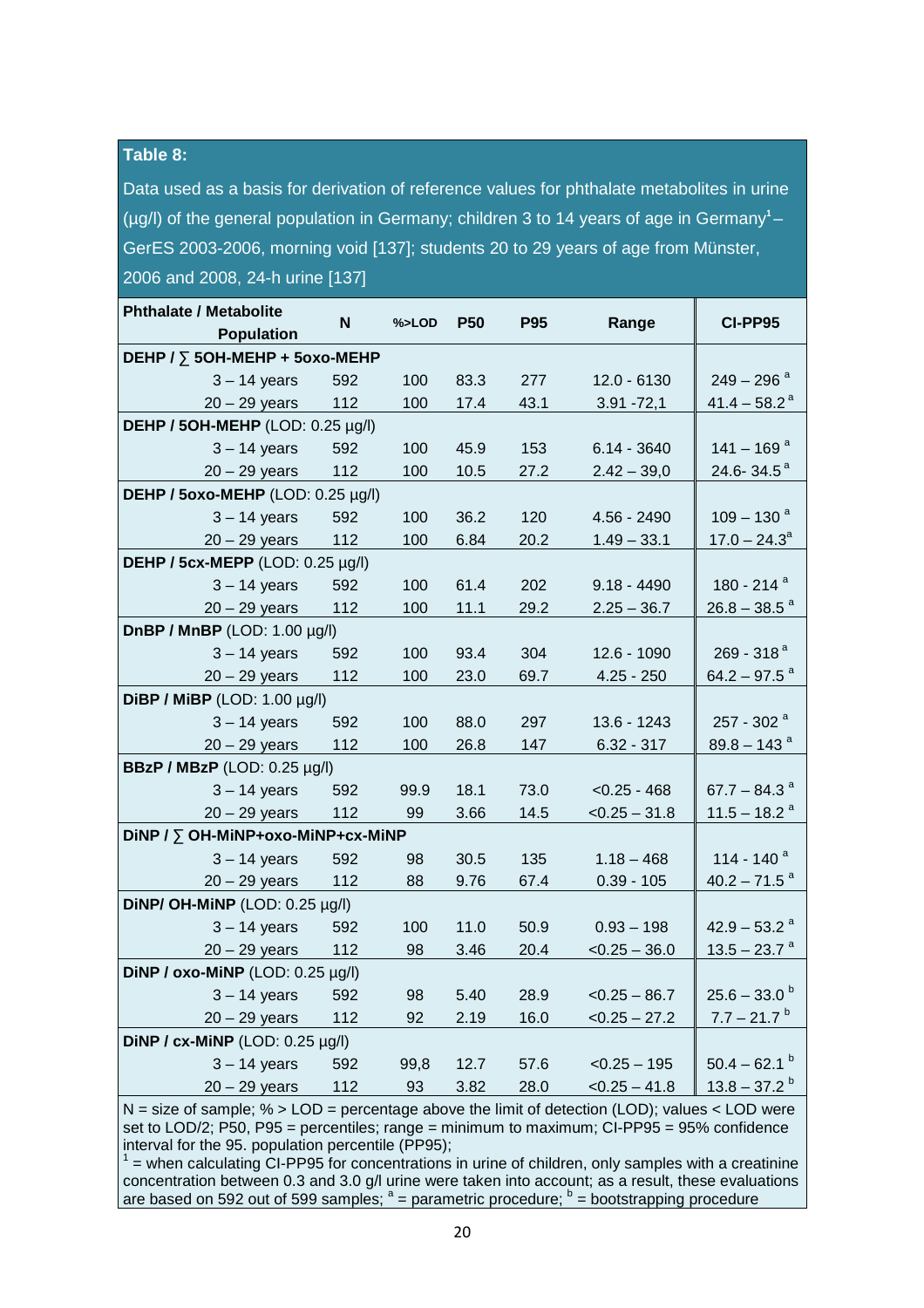Based on the data, the HBM Commission has derived the reference values listed in **Table 9**. In applying these reference values, it must be borne in mind that the data used to derive the reference values for phthalate metabolites in the urine of children date from past periods (2003-2006) and therefore reflect the situation existing at that time. The data for derivation of reference values for phthalate metabolites in the urine of 20 to 29 year olds are not based on a population-representative sample, but come from a student sample in Münster contributing to the German ESB for Human Specimens (ESBhum). It should also be noted that the samples from GerES IV are morning urine samples whereas the ESBhum samples are 24-h urines.

| Table 9:                                                                                            |                           |                                 |                                   |  |  |  |  |  |  |
|-----------------------------------------------------------------------------------------------------|---------------------------|---------------------------------|-----------------------------------|--|--|--|--|--|--|
| Reference values for metabolites of different phthalates in urine of children and adults in Germany |                           |                                 |                                   |  |  |  |  |  |  |
| <b>Phthalate</b>                                                                                    | <b>Metabolite in</b>      | Children 3 to 14 years of age,  | Adults 20 to 29 years of age from |  |  |  |  |  |  |
|                                                                                                     | urine                     | living in Germany, 2003 to 2006 | <b>Münster, 2006 and 2008</b>     |  |  |  |  |  |  |
| <b>DnBP</b>                                                                                         | <b>MnBP</b>               | 300 µg/l                        | 70 µg/l                           |  |  |  |  |  |  |
| <b>DiBP</b>                                                                                         | <b>MiBP</b>               | 300 µg/l                        | 140 µg/l                          |  |  |  |  |  |  |
| <b>BBzP</b>                                                                                         | <b>MBzP</b>               | 75 µg/l                         | $15$ µg/l                         |  |  |  |  |  |  |
| <b>DEHP</b>                                                                                         | $\overline{)}$ 50H-MEHP + | 280 µg/l                        | 50 µg/l                           |  |  |  |  |  |  |
|                                                                                                     | 5oxoMEHP                  |                                 |                                   |  |  |  |  |  |  |
|                                                                                                     | 5OH-MEHP                  | 160 µg/l                        | 30 µg/l                           |  |  |  |  |  |  |
|                                                                                                     | 5oxoMEHP                  | 120 µg/l                        | $20 \mu g/l$                      |  |  |  |  |  |  |
|                                                                                                     | 5cx-MEPP                  | 200 µg/l                        | 30 µg/l                           |  |  |  |  |  |  |
| <b>DiNP</b>                                                                                         | $\Sigma$ 3 DiNP-          | 140 µg/l                        | 60 µg/l                           |  |  |  |  |  |  |
|                                                                                                     | <b>Metabolite</b>         |                                 |                                   |  |  |  |  |  |  |
|                                                                                                     | <b>OH-MINP</b>            | 50 µg/l                         | $20 \mu g/l$                      |  |  |  |  |  |  |
|                                                                                                     | oxo-MiNP                  | 30 µg/l                         | $15$ µg/l                         |  |  |  |  |  |  |
|                                                                                                     | cx-MiNP                   | $60$ µg/l                       | $25 \mu g/l$                      |  |  |  |  |  |  |

When applying reference values, the uncertainty of analytical measurements must generally be taken into account, i.e. it must be ensured when evaluating HBM data that the analyses were performed under internal and external quality assurance conditions [115]. This has been shown by the experience gained in interlaboratory comparisons conducted by the Deutsche Gesellschaft für Arbeits- und Umweltmedizin (German occupational and environmental medicine association) [116]. Another criterion to be applied when evaluating a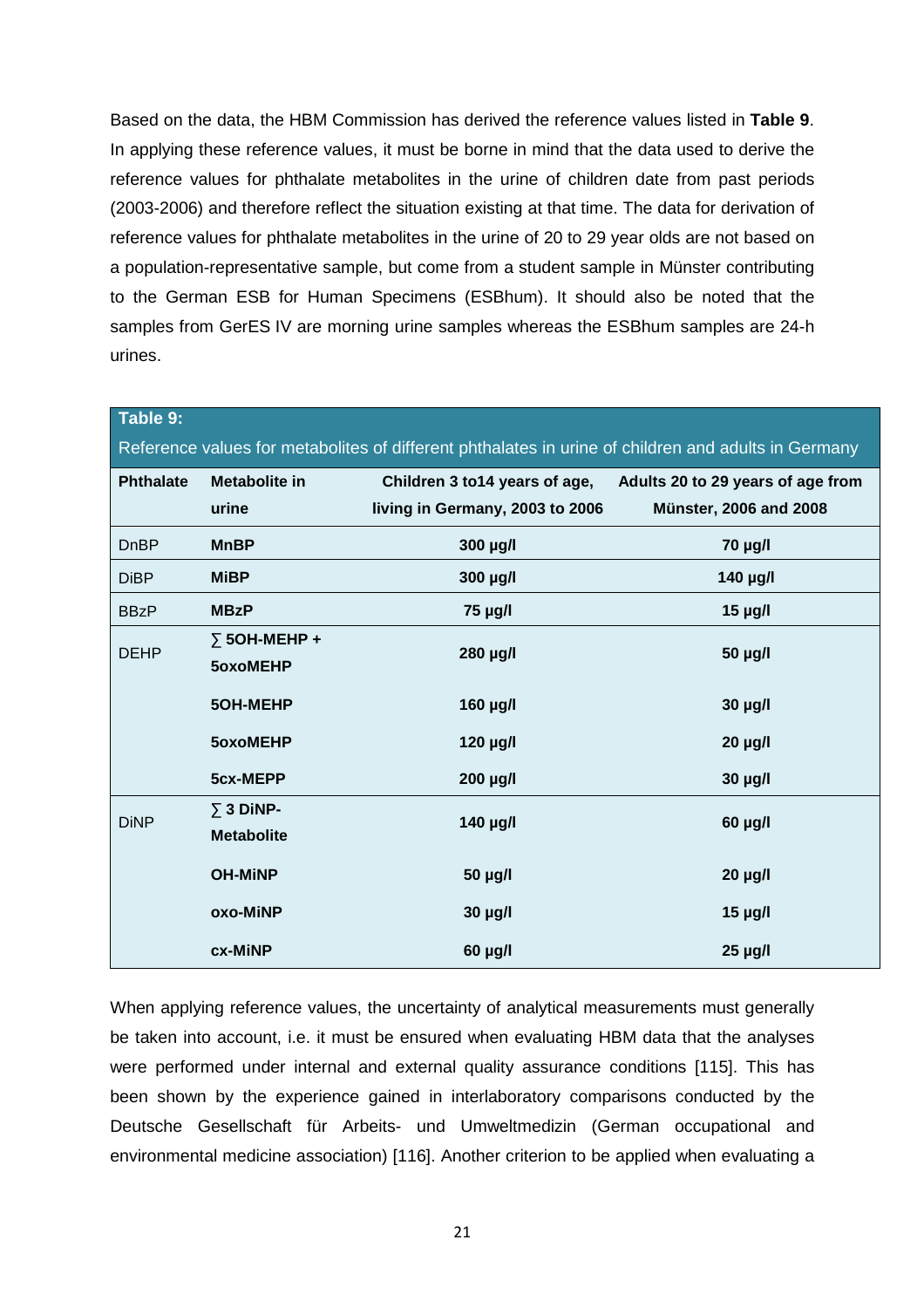possible exceedance of the reference value for a substance in urine is that the creatinine concentration in the urine must be within a range of 0.5 and 2.5 g/l [117].

The HBM Commission emphasises that reference values are purely statistically derived values which per se provide no indication of the health relevance of the exposure. In other words, an exceedance of a reference value does not necessarily imply a health risk; by the same token, a measured concentration lower than the reference value cannot be construed as evidence that no health risk exists.

#### **Measures to be taken when the reference value is exceeded**

In cases where the reference value is exceeded, control measurements should be carried out. Extremely diluted or concentrated urine samples should be excluded from such measurements. Exceedances of reference values, when reliably established and confirmed, should give cause for efforts to find the exposure sources and for measures to reduce the exposure where reasonably achievable.

Scientific studies to identify and evaluate the sources of exposure to phthalates are still ongoing. The results available so far suggest that contaminated foodstuffs may be responsible for the broad background exposure to high molecular weight phthalates like DEHP and DiNP. Fat-containing foodstuffs are particularly susceptible to high contamination with phthalates as the latter accumulate in the fat phase across all processing steps. The Federal Institute for Risk Assessment (BfR) has published several opinions [24, 118-120] pointing out that contaminated foodstuffs (e.g. pasta sauces, cooking oils, food in oil, pesto) may be a significant source of exposure to phthalates. In general, it appears that neither the consumption of organic food nor the consumption of little-packaged or conventionally packaged food (e.g. in jars) has a significant influence on phthalate exposure [19, 121]. Likewise, indoor parameters (e.g. house dust, swipe samples), which partly exhibit considerable phthalate concentrations, do not currently seem to contribute significantly to phthalate exposure of the general population [15, 17]. Therefore, it is recommended to avoid hasty cleanup measures (e.g. exchange of PVC flooring or textured wallpaper).

The sources of exposure to low molecular weight phthalates present a much more heterogeneous picture. In their case, food and other sources seem to have comparable relevance. For instance, some studies have traced exposure to certain phthalates to the use of body-care products and cosmetics. Despite the ban imposed, some phthalates can be detected in perfumes/cosmetics to this day. However, these phthalates are not normally to be regarded as ingredients, but as unintentional impurities [13]. For some low molecular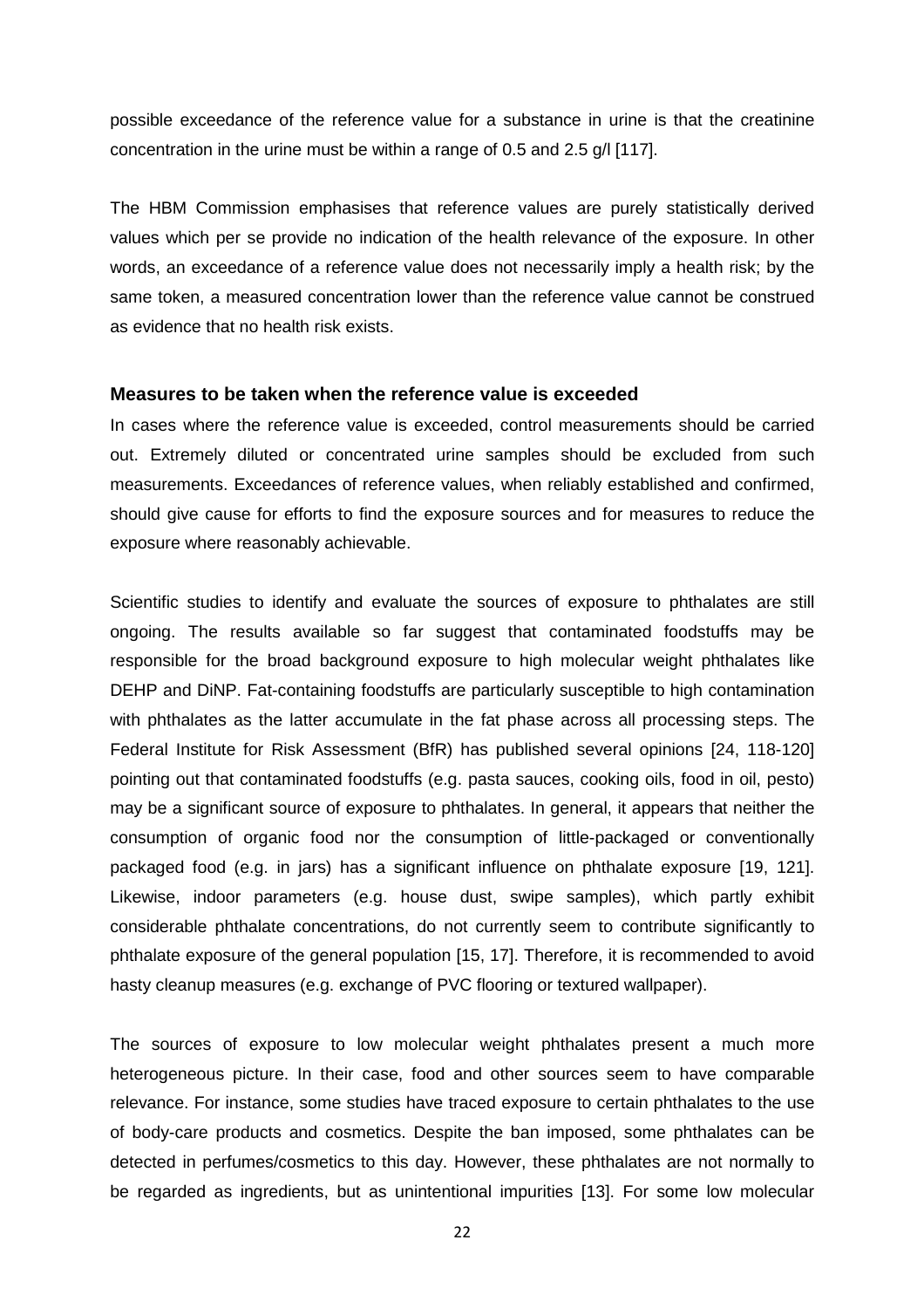weight phthalates, GerES IV has found correlations between body burdens and concentrations in house dust samples [122]. What this finding means still has to be clarified. The use of phthalate-containing building products, body-care products or other products might lead not only to elevated body burdens but also, at the same time, to elevated phthalate levels in the indoor environment. It is generally recommended that indoor spaces be aired out regularly and surfaces be wiped regularly with a damp cloth.

As already mentioned, enteric coatings and capsules may be a particular source of high exposures to DnBP. Whether a medication or food supplement contains dibutyl phthalate as auxiliary substance is indicated in the patient information leaflet under "Other ingredients". Medical treatments (e.g. platelet donation) can lead to high exposures to DEHP.

#### **HBM values**

The Commission is currently considering the derivation of toxicology-based HBM values for the phthalates addressed in this opinion. The Commission regards the data base as sufficient and is planning to derive HBM values as derived for DEHP in 2007 [123]. Furthermore, the Commission is currently discussing the possibility of deriving a cumulative HBM value for phthalates, taking into account the similar mode of action of the phthalates addressed in this opinion as well as the fact that the general population is exposed to nearly all of them at the same time.

#### **Summary**

A multitude of HBM studies in recent years have shown that the general population is broaLODy exposed to a whole range of phthalates. Advances in the analytical methods have been such that an ever growing number of phthalates can be determined reliably and without contamination via their specific metabolites in urine. Due to toxicity classifications and use restrictions in Europe, the phthalate market is in flux. Use of phthalates like DEHP and DnBP has decreased markeLODy in Europe over the last years whilst other phthalates (like DiNP or DiBP) have become more dominant as substitution products. Data from the ESB show that the development of internal exposure to the phthalates concerned reflects this change. Consequently, the DEHP reference values derived in 2007 for children and adults in Germany (5OH-MEHP: 220 µg/L urine; 5oxo-MEHP: 150 µg/L urine) were replaced by new lower reference - values, and reference values for DiBP, DnBP, BBzP and DiNP were derived for the first time.

The derivation is based on representative data on phthalate exposure of children (3-14 years of age) in Germany, which were generated as part of the GerES IV (2003-2006), as well as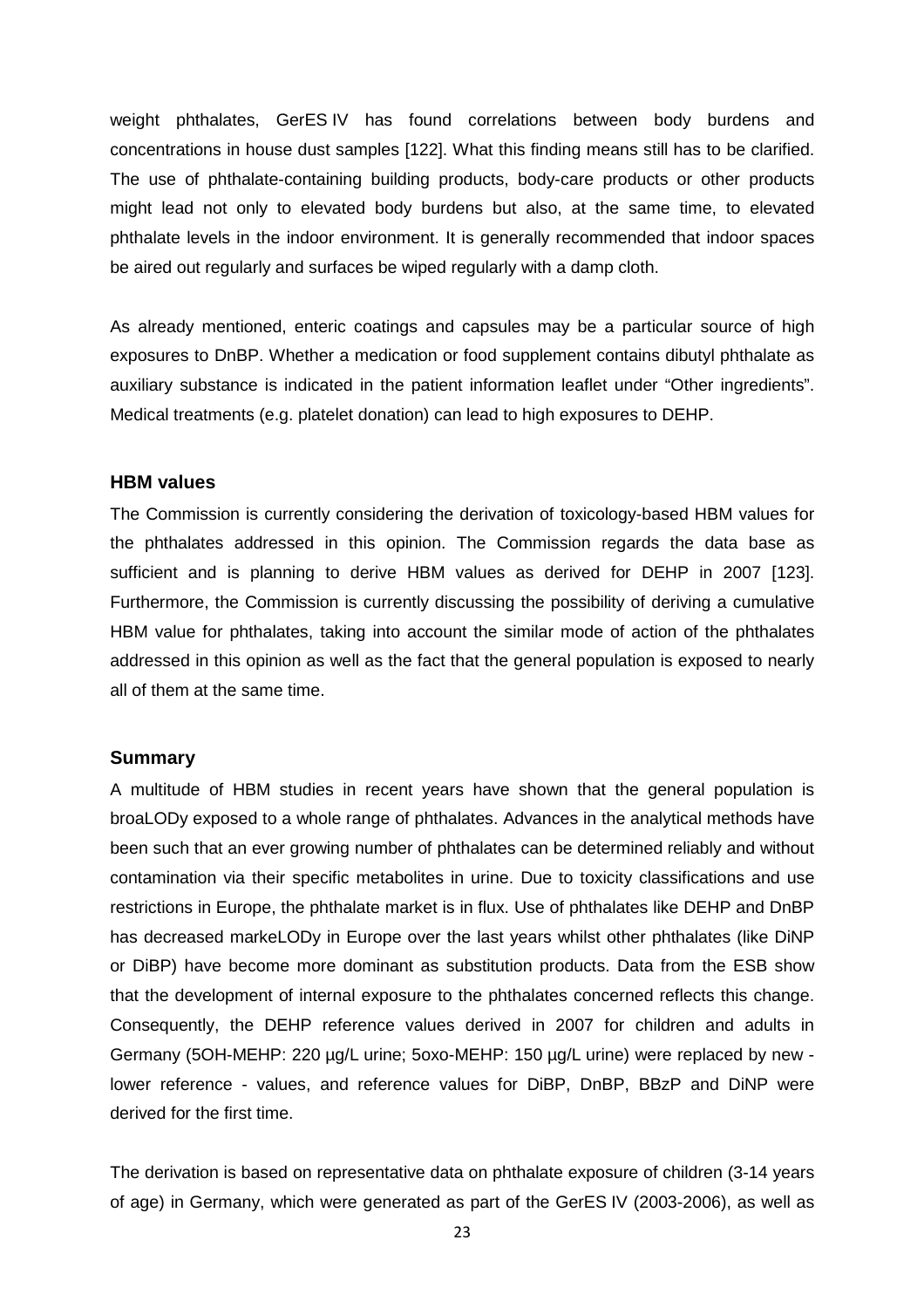on data from the German ESB from 2006 and 2008 which come from a cohort of students (20-29 years of age) not representative of the population (see **Table 8**). The samples from GerES IV are morning voids, whereas the ESB samples are 24-h urines. The reference values derived separately on the basis of these two study populations are presented in **Table 9**. As the phthalate market is changing rapidly, it may be assumed that these reference values will be applicable for a limited time only. The Commission emphasises once again that these reference values are purely statistically derived values which per se provide no indication of the health relevance of the exposure.

A health-related assessment of HBM results or data is possible only for DEHP so far, using the HBM I value which has been derived for DEHP. The HBM I value describes the concentration of a substance in a body matrix below which, according to the Commission's current assessment, no adverse health effects must be expected and therefore no action needs to be taken. The HBM I value for the sum of the DEHP metabolites 5OH-MEHP and 5oxo-MEHP was set (based on analogy considerations to TDI values) at 500 µg/L for children (6-13 years of age), at 300 µg/l for women of childbearing age and at 750 µg/L for men from age 14 upwards and for the rest of the population. HBM values for the other phthalates or a HBM value for the sum of endocrine active phthalates are currently being discussed by the Commission.

#### **Acknowledgement**

The Commission extends its thanks to Dr. Holger M. Koch, Bochum, for writing this opinion and to Professor Jürgen Angerer, Bochum, Dr. Ursel Heudorf, Frankfurt/Main, Ms. Margarete Seiwert, Berlin, and Ms. Christine Schulz, Berlin for their helpful comments and supplementary contributions.

## **References**

- 1. Chemical Economics Handbook Marketing Research Report: 'Plasticizers' (2009) SRI Consulting. www.sriconsulting.com.
- 2. 'Plasticizers Market Data' (2006) Arbeitsgemeinschaft PVC und Umwelt e.V. Bonn. www.agpu.de.
- 3. European Council for Plasticizers and Intermediates Saykali M (2010) Phthalates and their future in PVC applications - Current status and path forward. 'PVC Plasticizers 2010'. 10. Feb. 2010. Brüssel, Belgien.
- 4. 'European Union Risk Assessment Report for 1,2-benzenedicarboxylic acid, di-C8-10-branched alkyl esters, C9-rich and di-"isononyl" phthalate (DINP) (Final Report 2003)' (2003) European Chemical Bureau. Ispra, Italy.
- 5. 'European Union Risk Assessment Report for 1,2-benzenedicarboxylic acid, di-C9-11-branched alkyl esters, C10-rich and di-"isodecyl" phthalate (DIDP) (Final Report)' (2003) European Chemicals Bureau. Ispra, Italy.
- 6. 'European Union Risk Assessment Report for Bis(2-ethylhexyl) phthalate (Final Report 2008)' (2008) European Chemicals Bureau. Ispra, Italy.
- 7. 'European Union Risk Assessment Report for dibutyl phthalate (with addendum 2004)' (2004) European Chemicals Bureau. Ispra, Italy.
- 8. 'European Union Risk Assessment Report for Benzyl Butyl Phthalate (Final Report 2007)' (2007) European Chemicals Bureau. Ispra, Italy.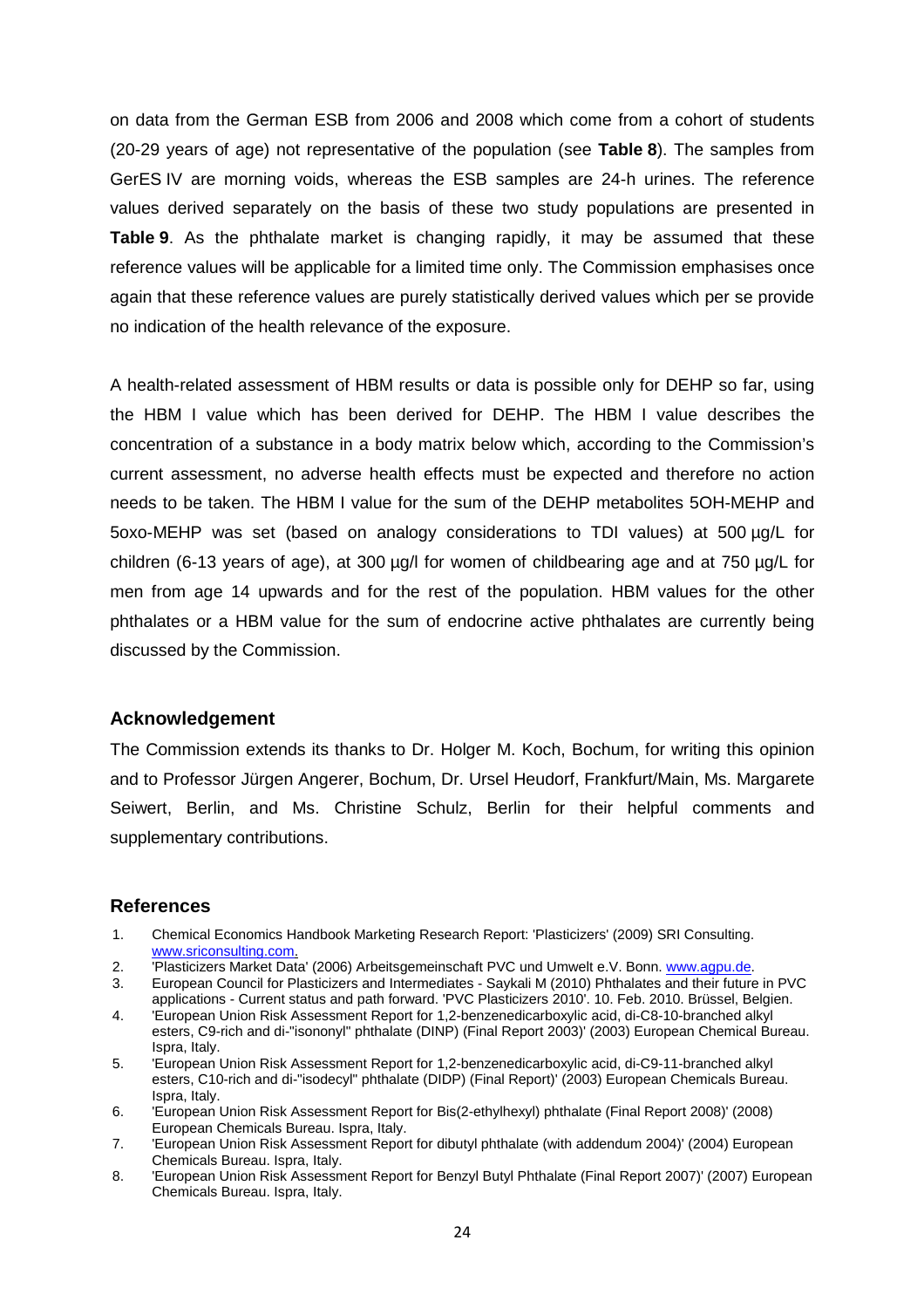- 9. Lorz PM, Towae FK, Enke W, Jäckh R, Bhargava N, Hillesheim W (2007) Phthalic acid and derivatives. In 'Ullmann's Encyclopedia of Industrial Chemistry'. (Ed. Wiley-VCH) (Wiley-VCH:
- 10. 'Datenblätter Gefahrstoffe' (2010) BG RCI Berufsgenossenschaft Rohstoffe und chemische Industrie. http://www.gischem.de/.
- 11. 'Opinion on Medical Devices Containing DEHP Plasticised PVC; Neonates and Other Groups Possibly at Risk from DEHP Toxicity. Adopted by The Scientific Committee on Medicinal Products and Medical Devices on 26 September 2002.' (2002) DG SANCO-European Commission, Health & Consumer Protection Directorate-General.
- 12. Umweltforschungsplan des Bundesministers für Umwelt, Naturschutz und Reaktorsicherheit Forschungsbericht 106 01 076: 'Stoffströme wichtiger endokrin wirksamer Industriechemikalien (Bisphenol A; Dibutylphthalat/Benzylbutylphthalat; Nonylphenol/Alkylphenolethoxylate)' (1997)
- 13. 'Opinion on Phthalates in Cosmetic Products adopted by the Scientific Committee on Consumer Products at its 11th plenary meeting of 21 March 2007' (2007) DG SANCO-European Commission, Health & Consumer Protection Directorate-General.
- 14. 'Di-isobutylphthalat in Papieren und Kartons für den Kontakt mit Lebensmitteln Kurzprotokoll einer außerordentlichen Sitzung der Arbeitsgruppe "Papier, Karton und Pappe" vom 5. Juli 2007 im BfR' (2007) Bundesinstitut für Risikobewertung.
- 15. Wittassek M, Koch HM, Angerer J, Bruning T (2010) Assessing exposure to phthalates The human biomonitoring approach. Mol Nutr Food Res
- 16. Fromme H, Gruber L, Schlummer M, Wolz G, Bohmer S, Angerer J, Mayer R, Liebl B, Bolte G (2007) Intake of phthalates and di(2-ethylhexyl)adipate: results of the Integrated Exposure Assessment Survey based on duplicate diet samples and biomonitoring data. Environ Int 33: 1012-1020
- 17. Becker K, Seiwert M, Angerer J, Heger W, Koch HM, Nagorka R, Rosskamp E, Schluter C, Seifert B, Ullrich D (2004) DEHP metabolites in urine of children and DEHP in house dust. Int J Hyg Environ Health 207: 409-417
- 18. Clark K, Cousins I, MacKay D (2003) Assessment of Critical Exposure Pathways. In 'The Handbook of Environmental Chemistry, 3Q. Phthalate Esters'. (Ed. C Staples) pp. 227-262. (Springer: New York)
- 19. Wormuth M, Scheringer M, Vollenweider M, Hungerbuhler K (2006) What are the sources of exposure to eight frequently used phthalic acid esters in Europeans? Risk Analysis 26: 803-824
- 20. Meek ME, Chan PKL (1994) Bis(2-Ethylhexyl)Phthalate Evaluation of Risks to Health from Environmental Exposure in Canada. J Environ Sci Health, Part C: Environ Carcinog Ecotoxicol Rev 12: 179-194
- 21. Tertiary Human exposure to selected phthalates in Denmark: 'Human exposure to selected phthalates in Denmark' (2003) Søborg, Denmark.
- 22. Babich MA, Chen SB, Greene MA, Kiss CT, Porter WK, Smith TP, Wind ML, Zamula WW (2004) Risk assessment of oral exposure to diisononyl phthalate from children's products. Regul Toxicol Pharmacol 40: 151-167
- 23. 'Commission Directive 2007/19/EC of 30 March 2007 amending Directive 2002/72/EC relating to plastic materials and articles intended to come into contact with food and Council Directive 85/572/EEC laying down the list of simulants to be used for testing migration of constituents of plastic materials and articles intended to come into contact with foodstuffs' (2007)
- 24. Stellungnahme des Bundesinstitutes für Risikobewertung (BfR): 'Übergang von Phthalaten aus Twist off-Deckeln in Lebensmittel - Aktualisierte Stellungnahme Nr. 025/2007' (2007) Berlin, Germany.
- 25. Main KM, Mortensen GK, Kaleva MM, Boisen KA, Damgaard IN, Chellakooty M, Schmidt IM, Suomi AM, Virtanen HE, Petersen JH, Andersson AM, Toppari J, Skakkebaek NE (2006) Human breast milk contamination with phthalates and alterations of endogenous reproductive hormones in infants three months of age. Environ Health Perspect 114: 270-276
- 26. Mortensen GK, Main KM, Andersson AM, Leffers H, Skakkebaek NE (2005) Determination of phthalate monoesters in human milk, consumer milk, and infant formula by tandem mass spectrometry (LC-MS-MS). Anal Bioanal Chem 382: 1084-1092
- 27. Latini G, Wittassek M, Del Vecchio A, Presta G, De Felice C, Angerer J (2009) Lactational exposure to phthalates in Southern Italy. Environ Int 35: 236-239
- 28. Koch HM, Muller J, Drexler H, Angerer J (2005) Dibutylphthalate (DBP) in medications: are pregnant women and infants at risk? Umweltmed Forsch Prax 10: 144-146
- 29. Hernandez-Diaz S, Mitchell AA, Kelley KE, Calafat AM, Hauser R (2009) Medications as a Potential Source of Exposure to Phthalates in the US Population. Environ Health Perspect 117: 185-189
- 30. Hauser R, Duty S, Godfrey-Bailey L, Calafat AM (2004) Medications as a source of human exposure to phthalates. Environ Health Perspect 112: 751-753
- 31. Seckin E, Fromme H, Volkel W (2009) Determination of total and free mono-n-butyl phthalate in human urine samples after medication of a di-n-butyl phthalate containing capsule. Toxicol Lett 188: 33-37
- 32. Weisbach V, Koch HM, Angerer J, Eckstein R (2006) Di(2-ethylhexyl)phthalate exposure of apheresis donors is procedure-related. Transfusion 46: 1457-1458
- 33. Koch HM, Angerer J, Drexler H, Eckstein R, Weisbach V (2005) Di(2-ethylhexyl)phthalate (DEHP) exposure of voluntary plasma and platelet donors. Int J Hyg Environ Health 208: 489-498
- 34. Koch HM, Bolt HM, Preuss R, Eckstein R, Weisbach V, Angerer J (2005) Intravenous exposure to di(2 ethylhexyl)phthalate (DEHP): metabolites of DEHP in urine after a voluntary platelet donation. Arch Toxicol 79: 689-693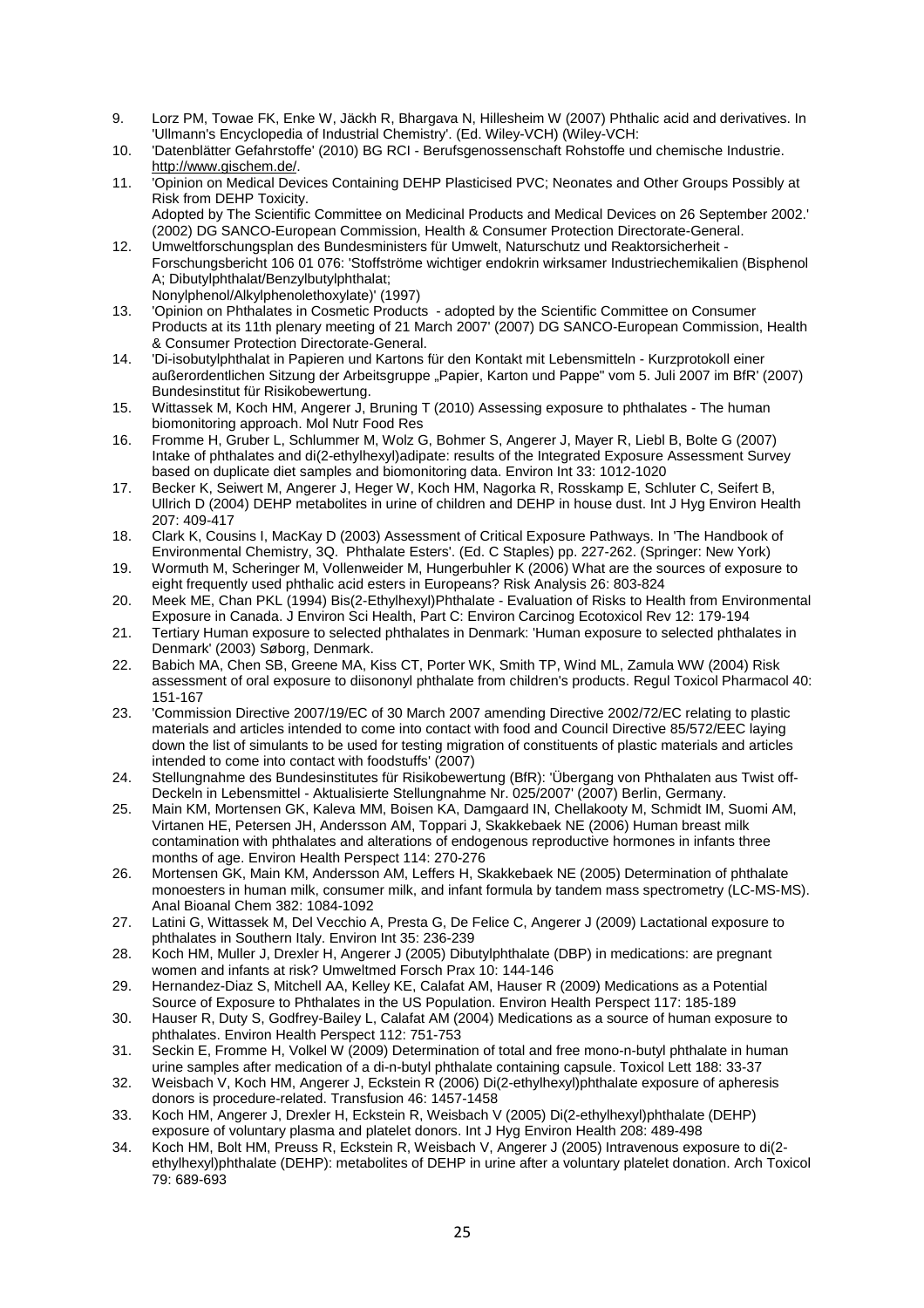- 35. Monfort N, Ventura R, Latorre A, Belalcazar V, Lopez M, Segura J (2010) Urinary di-(2 ethylhexyl)phthalate metabolites in athletes as screening measure for illicit blood doping: a comparison study with patients receiving blood transfusion. Transfusion 50: 145-149
- 36. Wilson VS, Lambright C, Furr J, Ostby J, Wood C, Held G, Gray LE (2004) Phthalate ester-induced gubernacular lesions are associated with reduced insl3 gene expression in the fetal rat testis. Toxicol Letters 146: 207-215
- 37. Borch J, Ladefoged O, Hass U, Vinggaard AM (2004) Steroidogenesis in fetal male rats is reduced by DEHP and DINP, but endocrine effects of DEHP are not modulated by DEHA in fetal, prepubertal and adult male rats. Reprod Toxicol 18: 53-61
- 38. Fisher JS, Macpherson S, Marchetti N, Sharpe RM (2003) Human 'testicular dysgenesis syndrome': a possible model using in-utero exposure of the rat to dibutyl phthalate. Hum Reprod 18: 1383-1394
- 39. Gray LE, Ostby J, Furr J, Price M, Veeramachaneni DNR, Parks L (2000) Perinatal exposure to the phthalates DEHP, BBP, and DINP, but not DEP, DMP, or DOTP, alters sexual differentiation of the male rat. Toxicol Sci 58: 350-365
- 40. Foster PM, Mylchreest E, Gaido KW, Sar M (2001) Effects of phthalate esters on the developing reproductive tract of male rats. Hum Reprod Update 7: 231-235
- 41. Skakkebaek NE (2002) Endocrine disrupters and testicular dysgenesis syndrome. Horm Res 57 Suppl 2: 43
- 42. Wohlfahrt-Veje C, Main KM, Skakkebaek NE (2009) Testicular dysgenesis syndrome: fetal origin of adult reproductive problems. Clin Endocrinol (Oxf) 71: 459-465
- 43. Sharpe RM, Irvine DS (2004) How strong is the evidence of a link between environmental chemicals and adverse effects on human reproductive health? Br Med J 328: 447-451
- 44. Committee on the Health Risks of Phthalates (2008) 'Phthalates and Cumulative Risk Assessment The Task Ahead.' (The National Academies Press: Washington)
- 45. Hauser R, Meeker JD, Duty S, Silva MJ, Calafat AM (2006) Altered semen quality in relation to urinary concentrations of phthalate monoester and oxidative metabolites. Epidemiology 17: 682-691
- 46. Duty SM, Calafat AM, Silva MJ, Brock JW, Ryan L, Chen Z, Overstreet J, Hauser R (2004) The relationship between environmental exposure to phthalates and computer-aided sperm analysis motion parameters. J Androl 25: 293-302
- 47. Duty SM, Silva MJ, Barr DB, Brock JW, Ryan L, Chen ZY, Herrick RF, Christiani DC, Hauser R (2003) Phthalate exposure and human semen parameters. Epidemiology 14: 269-277
- 48. Hauser R, Meeker JD, Singh NP, Silva MJ, Ryan L, Duty S, Calafat AM (2007) DNA damage in human sperm is related to urinary levels of phthalate monoester and oxidative metabolites. Hum Reprod 22: 688- 695
- 49. Duty SM, Singh NP, Silva MJ, Barr DB, Brock JW, Ryan L, Herrick RF, Christiani DC, Hauser R (2003) The relationship between environmental exposures to phthalates and DNA damage in human sperm using the neutral comet assay. Environ Health Perspect 111: 1164-1169
- 50. Duty SM, Calafat AM, Silva MJ, Ryan L, Hauser R (2005) Phthalate exposure and reproductive hormones in adult men. Hum Reprod 20: 604-610
- 51. Swan SH (2008) Environmental phthalate exposure in relation to reproductive outcomes and other health endpoints in humans. Environ Res 108: 177-184
- 52. Swan SH, Main KM, Liu F, Stewart SL, Kruse RL, Calafat AM, Mao CS, Redmon JB, Ternand CL, Sullivan S, Teague JL (2005) Decrease in anogenital distance among male infants with prenatal phthalate exposure. Environ Health Perspect 113: 1056-1061
- 53. Stahlhut RW, Van Wijngaarden E, Dye TD, Cook S, Swan SH (2007) Concentrations of urinary phthalate metabolites are associated with increased waist circumference and insulin resistance in adult US males. Environ Health Perspect 115: 876-882
- 54. Hatch EE, Nelson JW, Qureshi MM, Weinberg J, Moore LL, Singer M, Webster TF (2008) Association of urinary phthalate metabolite concentrations with body mass index and waist circumference: a crosssectional study of NHANES data, 1999-2002. Environ Health 7: 27
- 55. Hatch EE, Nelson JW, Stahlhut RW, Webster TF (2010) Association of endocrine disruptors and obesity: perspectives from epidemiological studies. Int J Androl
- 56. Swan SH, Liu F, Hines M, Kruse RL, Wang C, Redmon JB, Sparks A, Weiss B (2009) Prenatal phthalate exposure and reduced masculine play in boys. Int J Androl
- 57. Engel SM, Miodovnik A, Canfield RL, Zhu C, Silva MJ, Calafat AM, Wolff MS (2010) Prenatal Phthalate Exposure is Associated with Childhood Behavior and Executive Functioning. Environ Health Perspect
- 58. 'IRIS Toxicological Review and Summary Documents for Dibutyl Phthalate (External Peer Review)' (2006) U.S. EPA.
- 59. Howdeshell KL, Wilson VS, Furr J, Lambright CR, Rider CV, Blystone CR, Hotchkiss AK, Gray LE (2008) A mixture of five phthalate esters inhibits fetal testicular testosterone production in the sprague-dawley rat in a cumulative, dose-additive manner. Toxicol Sci 105: 153-165
- 60. 'Phthalates and Bisphenol A (BPA): written Testimony before the House Energy & Commerce Committee; Commerce, Trade, and Consumer Protection Subcommittee; United States House of Representatives' (2008)
- 61. 'Multigeneration reproduction toxicity study in rats: Diethylhexylphthalate: Multigenerational reproductive assessment by continuous breeding when administered to Sprague-Dawley rats in the diet.' (2003) TherImmune Research Corporation (Gaithersburg, Maryland). No. TRC Study No 7244-200,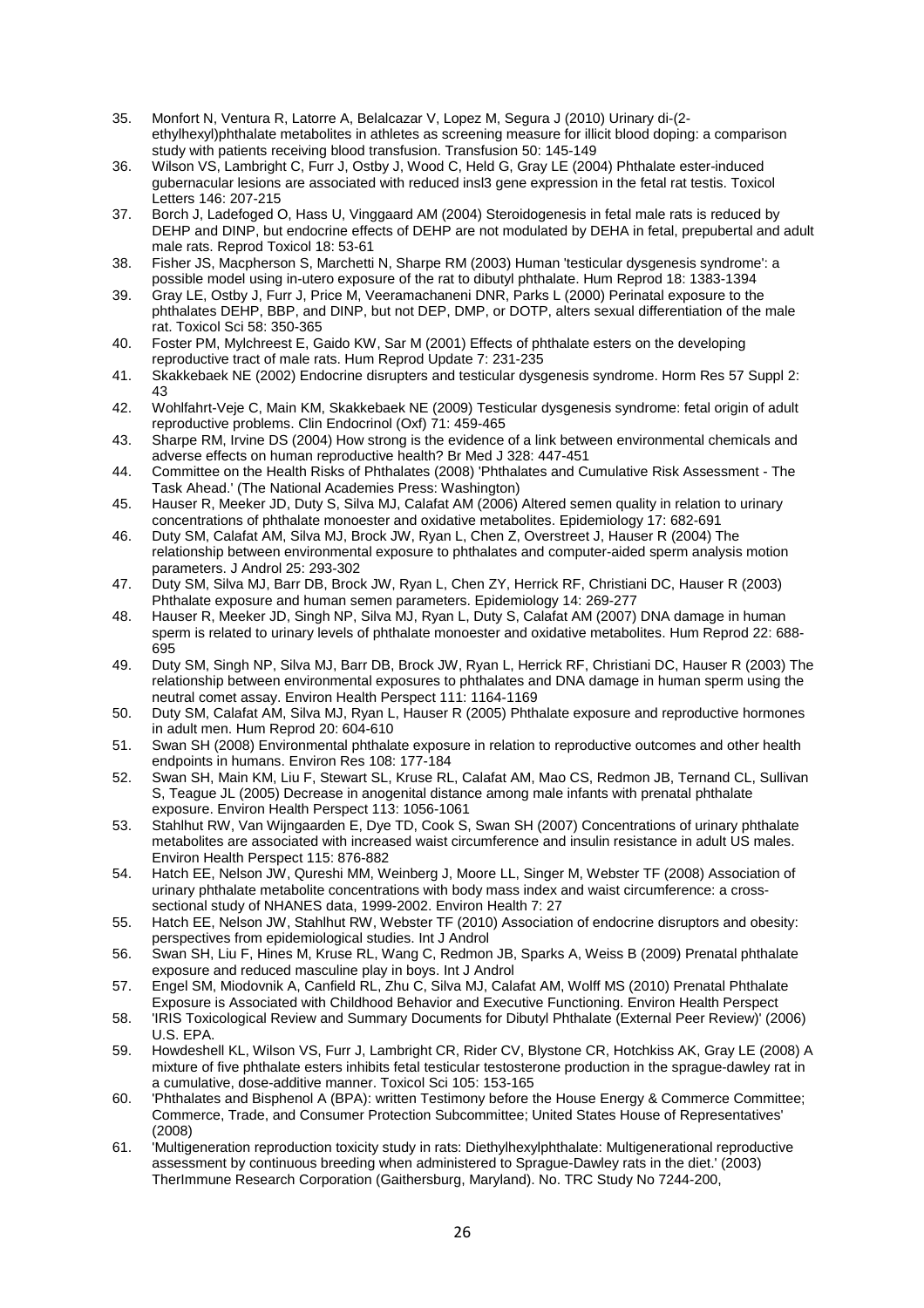- 62. Gray LE, Barlow NJ, Howdeshell KL, Ostby JS, Furr JR, Gray CL (2009) Transgenerational effects of Di (2 ethylhexyl) phthalate in the male CRL:CD(SD) rat: added value of assessing multiple offspring per litter. Toxicol Sci 110: 411-425
- 63. Blystone CR, Kissling GE, Bishop JB, Chapin RE, Wolfe GW, Foster PM (2010) Determination of the di-(2 ethylhexyl) phthalate NOAEL for reproductive development in the rat: importance of the retention of extra animals to adulthood. Toxicol Sci 116: 640-646
- 64. Wine RN, Li LH, Barnes LH, Gulati DK, Chapin RE (1997) Reproductive toxicity of di-n-butylphthalate in a continuous breeding protocol in Sprague-Dawley rats. Environ Health Perspect 105: 102-107
- 65. Gray LE, Wolf C, Lambright C, Mann P, Price M, Cooper RL, Ostby J (1999) Administration of potentially antiandrogenic pesticides (procymidone, linuron, iprodione, chlozolinate, p,p'-DDE, and ketoconazole) and toxic substances (dibutyl- and diethylhexyl phthalate, PCB 169, and ethane dimethane sulphonate) during sexual differentiation produces diverse profiles of reproductive malformations in the male rat. Toxicol Ind Health 15: 94-118
- 66. Lee KY, Shibutani M, Takagi H, Kato N, Takigami S, Uneyama C, Hirose M (2004) Diverse developmental toxicity of di-n-butyl phthalate in both sexes of rat offspring after maternal exposure during the period from late gestation through lactation. Toxicology 203: 221-238
- 67. European Parliament and Council (2004) Directive 2004/73/EC adapting to technical progress for the twenty-ninth time Council Directive 67/548/EEC on the approximation oft he laws, regulations and administrative provisions relating to the classification, packaging and labelling of dangerous substances http://eur-lex.europa.eu/LexUriServ/LexUriServ.do?uri=OJ:L:2004:152:0001:0314:EN:PDF
- 68. European Parliament and Council (2005) Directive 2005/84/EC amending for the 22nd time Council Directive 76/769/EEC on the approximation of the laws, regulations and administrative provisions of the Member States relating to restrictions on the marketing and use of certain dangerous substances and preparations (phthalates in toys and baby articles) http://eur-lex.europa.eu/LexUriServ/LexUriServ.do?uri=OJ:L:2005:344:0040:0043:EN:PDF
- 69. 'Statement of the Scientific Panel on Food Additives, Flavourings, Processing Aids and Materials in Contact with Food on a request from the Commission on the possibility of allocating a group-TDI for Butylbenzylphthalate (BBP), di-Butylphthalate (DBP), Bis(2-ethylhexyl) phthalate (DEHP), di-Isononylphthalate (DINP) and di-Isodecylphthalate (DIDP)' (2005) European Food Safety Authority, Parma, Italy.
- 70. EFSA (2005) Opinion of the Scientific Panel on Food Additives, Flavourings, Processing Aids and Materials in Contact with Food (AFC) on a request from the Commission related to Di-Butylphthalate (DBP) for use in food contact materials. The EFSA Journal 242: 1-14
- 71. EFSA (2005) Opinion of the Scientific Panel on Food Additives, Flavourings, Processing Aids and Materials in Contact with Food (AFC) on a request from the Commission related to Bis(2 ethylhexyl)phthalate (DEHP) for use in food contact materials. The EFSA Journal 243: 1-20
- 72. EFSA (2005) Opinion of the Scientific Panel on Food Additives, Flavourings, Processing Aids and Materials in Contact with Food (AFC) on a request from the Commission related to Di-isononylphthalate (DINP) for use in food contact materials. The EFSA Journal 244: 77-83
- 73. EFSA (2005) Opinion of the Scientific Panel on Food Additives, Flavourings, Processing Aids and Materials in Contact with Food (AFC) on a request from the Commission related to Butylbenzylphthalate (BBP) for use in food contact materials. The EFSA Journal 241: 1-14
- 74. EFSA (2005) Opinion of the Scientific Panel on Food Additives, Flavourings, Processing Aids and Materials in Contact with Food (AFC) on a request from the Commission related to Di-isodecylphthalate (DIDP) for use in food contact materials. The EFSA Journal 245: 1-14
- 75. Gray LE, Wilson VS, Stoker T, Lambright C, Furr J, Noriega N, Howdeshell K, Ankley GT, Guillette L (2006) Adverse effects of environmental antiandrogens and androgens on reproductive development in mammals. Int J Androl 29: 96-104
- 76. Rider CV, Furr J, Wilson VS, Gray LE, Jr. (2008) A mixture of seven antiandrogens induces reproductive malformations in rats. Int J Androl 31: 249-262
- 77. Howdeshell KL, Furr J, Lambright CR, Rider CV, Wilson VS, Gray LE, Jr. (2007) Cumulative effects of dibutyl phthalate and diethylhexyl phthalate on male rat reproductive tract development: altered fetal steroid hormones and genes. Toxicol Sci 99: 190-202
- 78. Rider CV, Wilson VS, Howdeshell KL, Hotchkiss AK, Furr JR, Lambright CR, Gray LE, Jr. (2009) Cumulative effects of in utero administration of mixtures of "antiandrogens" on male rat reproductive development. Toxicol Pathol 37: 100-113
- 79. Christiansen S, Scholze M, Dalgaard M, Vinggaard AM, Axelstad M, Kortenkamp A, Hass U (2009) Synergistic disruption of external male sex organ development by a mixture of four antiandrogens. Environ Health Perspect 117: 1839-1846
- 80. Kortenkamp A, Faust M (2010) Combined exposures to anti-androgenic chemicals: steps towards cumulative risk assessment. Int J Androl 33: 463-474
- 81. Rider CV, Furr JR, Wilson VS, Gray LE, Jr. (2010) Cumulative effects of in utero administration of mixtures of reproductive toxicants that disrupt common target tissues via diverse mechanisms of toxicity. Int J Androl 33: 443-462
- 82. Blount BC, Silva MJ, Caudill SP, Needham LL, Pirkle JL, Sampson EJ, Lucier GW, Jackson RJ, Brock JW (2000) Levels of seven urinary phthalate metabolites in a human reference population. Environ Health Perspect 108: 979-982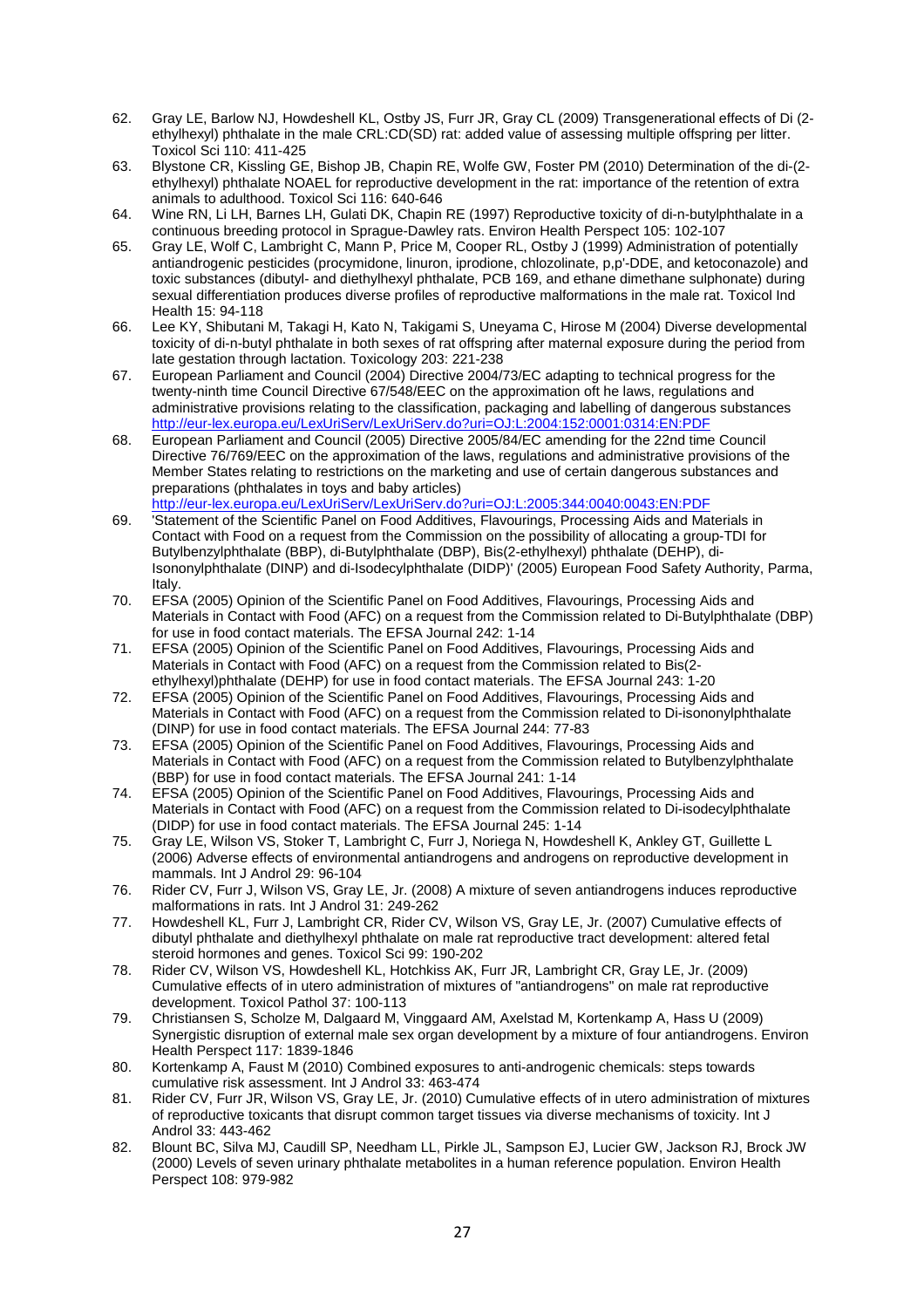- 83. Koch HM, Rossbach B, Drexler H, Angerer J (2003) Internal exposure of the general population to DEHP and other phthalates--determination of secondary and primary phthalate monoester metabolites in urine. Environ Res 93: 177-185
- 84. Barr DB, Silva MJ, Kato K, Reidy JA, Malek NA, Hurtz D, Sadowski M, Needham LL, Calafat AM (2003) Assessing human exposure to phthalates using monoesters and their oxidized metabolites as biomarkers. Environ Health Perspect 111: 1148-1151
- 85. Silva MJ, Barr DB, Reidy JA, Malek NA, Hodge CC, Caudill SP, Brock JW, Needham LL, Calafat AM (2004) Urinary levels of seven phthalate metabolites in the U.S. population from the National Health and Nutrition Examination Survey (NHANES) 1999-2000. Environ Health Perspect 112: 331-338
- 86. Koch HM, Calafat AM (2009) Human body burdens of chemicals used in plastic manufacture. Philos Trans R Soc Lond B Biol Sci 364: 2063-2078
- 87. Stellungnahme der Kommission Human-Biomonitoring des Umweltbundesamtes (2005) Stoffmonographie Di(2-ethylhexyl)phthalt (DEHP) - Referenzwerte für 5oxo-MEHP und 5OH-MEHP im Urin. Bundesgesundheitsblatt Gesundheitsforschung Gesundheitsschutz 48: 706-722
- 88. Kessler W, Phokha W, Csanady GA, Filser JG (2001) No background concentrations of di(2-ethylhexyl) phthalate and mono(2-ethylhexyl) phthalate in blood of rats. Arch Toxicol 75: 62-64
- 89. Kessler W, Numtip W, Grote K, Csanady GA, Chahoud I, Filser JG (2004) Blood burden of di(2-ethylhexyl) phthalate and its primary metabolite mono (2-ethylhexyl) phthalate in pregnant and nonpregnant rats and marmosets. Toxicol Appl Pharmacol 195: 142-153
- 90. Koch HM, Bolt HM, Angerer J (2004) Di(2-ethylhexyl)phthalate (DEHP) metabolites in human urine and serum after a single oral dose of deuterium-labelled DEHP. Arch Toxicol 78: 123-130
- 91. Kato K, Silva MJ, Brock JW, Reidy JA, Malek NA, Hodge CC, Nakazawa H, Needham LL, Barr DB (2003) Quantitative detection of nine phthalate metabolites in human serum using reversed-phase highperformance liquid chromatography-electrospray ionization-tandem mass Spectrometry. J Anal Toxicol 27: 284-289
- 92. Calafat AM, Slakman AR, Silva MJ, Herbert AR, Needham LL (2004) Automated solid phase extraction and quantitative analysis of human milk for 13 phthalate metabolites. J Chromatogr B Analyt Technol Biomed Life Sci 805: 49-56
- 93. Kato K, Silva MJ, Needham LL, Calafat AM (2006) Quantifying phthalate metabolites in human meconium and semen using automated off-line solid-phase extraction coupled with on-line SPE and isotope-dilution high-performance liquid chromatography--tandem mass spectrometry. Anal Chem 78: 6651-6655
- 94. Mose T, Mortensen GK, Hedegaard M, Knudsen LE (2007) Phthalate monoesters in perfusate from a dual placenta perfusion system, the placenta tissue and umbilical cord blood. Reprod Toxicol 23: 83-91
- 95. Anderson WAC, Castle L, Scotter MJ, Massey RC, Springall C (2001) A biomarker approach to measuring human dietary exposure to certain phthalate diesters. Food Additives and Contaminants 18: 1068-1074
- 96. Koch HM, Bolt HM, Preuss R, Angerer J (2005) New metabolites of di(2-ethylhexyl)phthalate (DEHP) in human urine and serum after single oral doses of deuterium-labelled DEHP. Arch Toxicol 79: 367-376
- 97. Koch HM, Angerer J (2007) Di-iso-nonylphthalate (DINP) metabolites in human urine after a single oral dose of deuterium-labelled DINP. International Journal of Hygiene and Environmental Health 210: 9-19
- 98. Silva MJ, Kato K, Wolf C, Samandar E, Silva SS, Gray EL, Needham LL, Calafat AM (2006) Urinary biomarkers of di-isononyl phthalate in rats. Toxicology 223: 101-112
- 99. Kato K, Silva MJ, Wolf C, Gray LE, Needham LL, Calafat AM (2007) Urinary metabolites of diisodecyl phthalate in rats. Toxicology 236: 114-122
- 100. Koch HM, Muller J, Angerer J (2007) Determination of secondary, oxidised di-iso-nonylphthalate (DINP) metabolites in human urine representative for the exposure to commercial DINP plasticizers. J Chromatogr B Analyt Technol Biomed Life Sci 847: 114-125
- 101. Koch HM, Drexler H, Angerer J (2004) Internal exposure of nursery-school children and their parents and teachers to di(2-ethylhexyl)phthalate (DEHP). Int J Hyg Environ Health 207: 15-22
- 102. Lorber M, Angerer J, Koch HM (2010) A simple pharmacokinetic model to characterize exposure of Americans to Di-2-ethylhexyl phthalate. J Expo Sci Environ Epidemiol 20: 38-53
- 103. Becker K, Goeen T, Seiwert M, Conrad A, Pick-Fuss H, Muller J, Wittassek M, Schulz C, Kolossa-Gehring M (2009) GerES IV: phthalate metabolites and bisphenol A in urine of German children. Int J Hyg Environ Health 212: 685-692
- 104. Schulz C, Seiwert M, Becker K, Conrad A, Kolossa-Gehring M (2008) Der Kinder-Umwelt-Survey (KUS) 2003-2006: Stichprobe und Studienbeschreibung. Umweltmed Forsch Prax 13: 379-390
- 105. Schulz C, Conrad A, Becker K, Kolossa-Gehring M, Seiwert M, Seifert B (2007) Twenty years of the German Environmental Survey (GerES): human biomonitoring - temporal and spatial (West Germany/East Germany) differences in population exposure. Int J Hyg Environ Health 210: 271-297
- 106. Kurth BM (2007) Ein Überblick über Planung, Durchführung und Ergebnisse unter Berücksichtigung von Aspekten eines Qualitätsmanagements. Bundesgesundheitsblatt - Gesundheitsforschung - Gesundheitsschutz 50: 533-546
- 107. Kurth BM, Bergmann KE, Hölling H, Kahl H, Kamtsiuris P, Thefeld W (2002) Der bundesweite Kinder- und Jugendgesundheitssurvey – Das Gesamtkonzept. Gesundheitswesen 64: 3-11
- 108. Kamtsiuris P, Lange M, Schaffrath Rosario A (2007) Der Kinder- und Jugendgesundheitssurvey (KiGGS): Stichprobendesign, Response und Non-Responder-Analyse. Bundesgesundheitsblatt - Gesundheitsforschung - Gesundheitsschutz 50: 547-556
- 109. Becker K, Pick-Fuß H, Conrad A, Zigelski C, Kolossa-Gehring M, Göen T, Seidel A (2009) Kinder-Umwelt-Survey (KUS) 2003-2006. Human-Biomonitoring-Untersuchungen auf Phthalat- und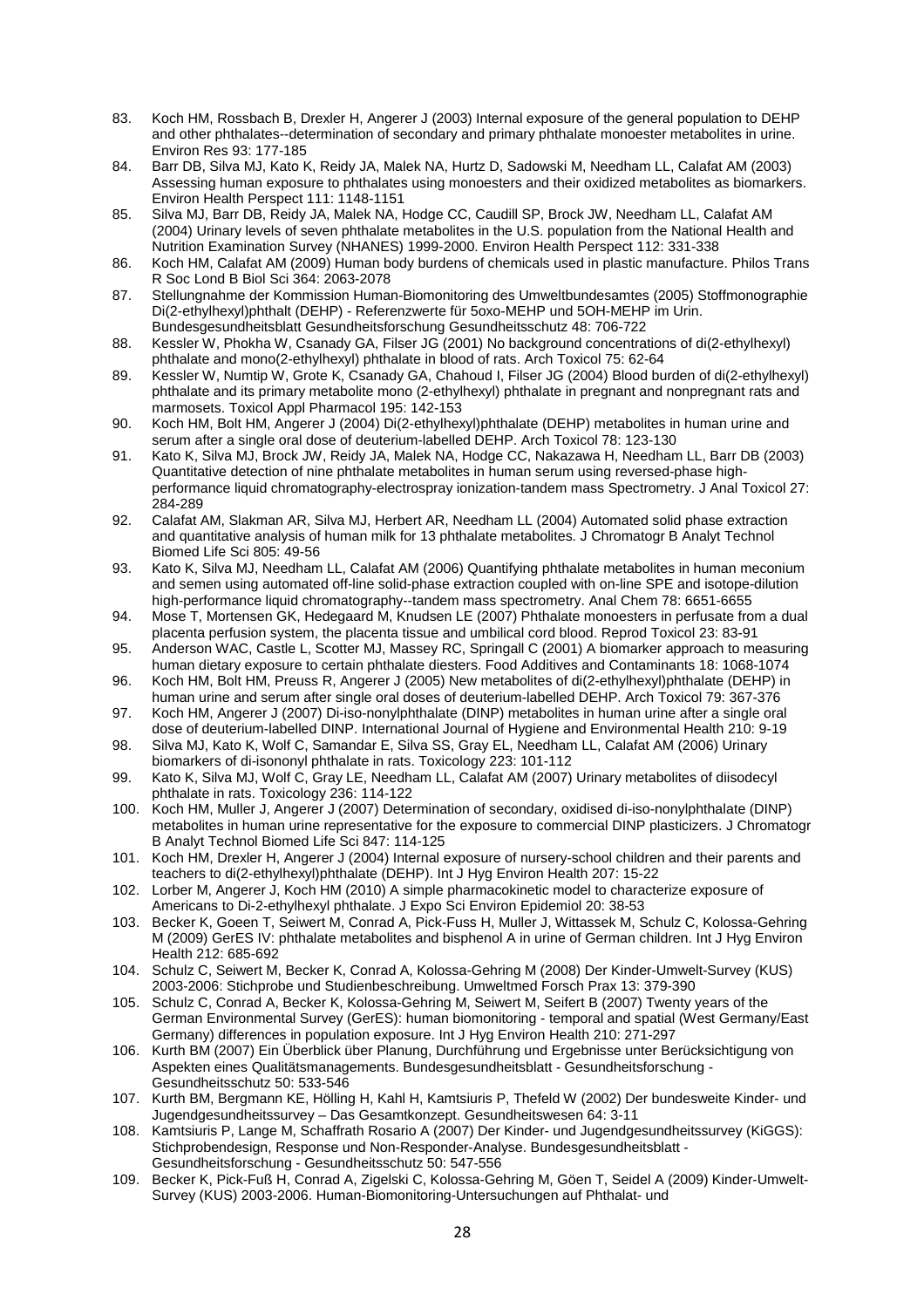Phenanthrenmetabolite sowie Bisphenol A. Umwelt & Gesundheit 04/2009. Umweltbundesamt, Berlin http://www.umweltbundesamt.de/uba-info-medien/3822.html

- 110. Schulz C, Babisch W, Becker K, Dürkop J, Roßkamp E, Seiwert M, Steiner M, Szewzyk R, Ullrich D, Englert N, Seifert B, Eis D (2004) Kinder-Umwelt-Survey – das Umweltmodul im KiGGS. Teil 1: Konzeption und Untersuchungsprogramm. Bundesgesundheitsblatt - Gesundheitsforschung - Gesundheitsschutz 47: 1066-1072
- 111. Wittassek M, Wiesmuller GA, Koch HM, Eckard R, Dobler L, Muller J, Angerer J, Schlüter C (2007) Internal phthalate exposure over the last two decades - a retrospective human biomonitoring study. Int J Hyg Environ Health 210: 319-333
- 112. Göen T et al., Internal phthalate exposure of young adults in Germany over the last decade the follow up of a retrospective human biomonitoring study Publikation in Vorbereitung.
- 113. Kommission "Human-Biomonitoring" des Umweltbundesamtes (1996) Konzept der Referenz und Human-Biomonitoring-Werte (HBM) in der Umweltmedizin. Bundesgesundheitsblatt Gesundheitsforschung Gesundheitsschutz 39: 221-224
- 114. Poulsen OM, Holst E, Christensen JM (1997) Calculation and application of confidence and tolerance intervals for biological reference values. Technical Report. Pure Appl Chem 69: 1601-1611
- 115. Angerer J, Ewers U, Wilhelm M (2007) Human biomonitoring: state of the art. Int J Hyg Environ Health 210: 201-228
- 116. Angerer J, Goen T, Lehnert G (1998) Mindestanforderungen an die Qualität von umweltmedizinischtoxikologischen Analysen. Umweltmed Forsch Prax 3: 307-312
- 117. Kommission "Human-Biomonitoring" des Umweltbundesamtes (2005) Normierung von Stoffgehalten im Urin - Kreatinin. Bundesgesundheitsblatt Gesundheitsforschung Gesundheitsschutz 48: 616-618
- 118. Stellungnahme des Bundesinstitutes für Risikobewertung (BfR): 'Übergang von Phthalaten aus Twist off-Deckeln in Lebensmittel - Gesundheitliche Bewertung Nr. 042/2005' (2005) Berlin, Germany.
- 119. Stellungnahme des Bundesinstitutes für Risikobewertung (BfR): 'Weichmacher gehören nicht ins Speiseöl!' (2005) Berlin, Germany.
- 120. Stellungnahme des Bundesinstitutes für Risikobewertung (BfR): 'Di-isobutylphthalat in Papier und Kartons für dem Kontakt mit Lebensmitteln' (2007) Berlin, Germany.
- 121. Wormuth M, Demou E, Scheringer M, Hungerbuhler K (2007) Assessments of direct human exposure: the approach of EU risk assessments compared to scenario-based risk assessment. Risk Anal 27: 979-990
- 122. Becker K, Conrad A, Lusansky C, Schulz C, Seiwert M, Hünken A, Kolossa-Gehring M (2008) German Environmental Survey for Children (GerES IV): Metabolites of DEHP, DnBP, DiBP, BBzP, and DiNP in urine of German children. 'Joint Annual Conference of ISEE/ISEA'. 12. Oct. 2008. Pasadena
- 123. Stellungnahme der Kommission Human-Biomonitoring des Umweltbundesamtes (2007) Ableitung von Human-Biomonitoring-(HBM-) Werten auf der Basis tolerabler Aufnahmemengen–Teil III: HBM-Werte für Di(2-ethylhexyl)phthalat (DEHP). Bundesgesundheitsblatt Gesundheitsforschung Gesundheitsschutz 50: 255-259
- 124. Parks LG, Ostby JS, Lambright CR, Abbott BD, Klinefelter GR, Barlow NJ, Gray LE, Jr. (2000) The plasticizer diethylhexyl phthalate induces malformations by decreasing fetal testosterone synthesis during sexual differentiation in the male rat. Toxicol Sci 58: 339-349
- 125. Mylchreest E, Cattley RC, Foster PM (1998) Male reproductive tract malformations in rats following gestational and lactational exposure to Di(n-butyl) phthalate: an antiandrogenic mechanism? Toxicol Sci 43: 47-60
- 126. Borch J, Axelstad M, Vinggaard AM, Dalgaard M (2006) Diisobutyl phthalate has comparable antiandrogenic effects to di-n-butyl phthalate in fetal rat testis. Toxicol Letters 163: 183-190
- 127. Gray LE, Ostby J, Furr J, Price M, Veeramachaneni DN, Parks L (2000) Perinatal exposure to the phthalates DEHP, BBP, and DINP, but not DEP, DMP, or DOTP, alters sexual differentiation of the male rat. Toxicol Sci 58: 350-365
- 128. Tyl RW, Myers CB, Marr MC, Fail PA, Seely JC, Brine DR, Barter RA, Butala JH (2004) Reproductive toxicity evaluation of dietary butyl benzyl phthalate (BBP) in rats. Reprod Toxicol 18: 241-264
- 129. Hotchkiss AK, Parks-Saldutti LG, Ostby JS, Lambright C, Furr J, Vandenbergh JG, Gray LE, Jr. (2004) A mixture of the "antiandrogens" linuron and butyl benzyl phthalate alters sexual differentiation of the male rat in a cumulative fashion. Biol Reprod 71: 1852-1861
- 130. Foster PM, Thomas LV, Cook MW, Gangolli SD (1980) Study of the testicular effects and changes in zinc excretion produced by some n-alkyl phthalates in the rat. Toxicol Appl Pharmacol 54: 392-398
- 131. European Commission Environment (2005) Council Directive 67/548/EEC on the approximation of the laws, regulations and administrative provisions relating to the classification, packaging and labelling of dangerous substances (Richtlinie zur Beschränkungen des Inverkehrbringens und der Verwendung gewisser gefährlicher Stoffe und Zubereitungen) http://ec.europa.eu/environment/chemicals/dansub/home\_en.htm,
- 132. European Parliament and Council (2009) Directive 2009/2/EC amending, for the purpose of its adaptation to technical progress, for the 31st time, Council Directive 67/548/EEC on the approximation of the laws, regulations and administrative provisions relating to the classification, packaging and labelling of dangerous substances

http://eur-lex.europa.eu/LexUriServ/LexUriServ.do?uri=OJ:L:2009:011:0006:0082:EN:PDF

133. European Parliament and Council (2001) Directive 2001/59/EC adapting to technical progress for the 28th time Council Directive 67/548/EEC on the approximation of the laws, regulations and administrative provisions relating to the classification, packaging and labelling of dangerous substances http://eur-lex.europa.eu/LexUriServ/LexUriServ.do?uri=OJ:L:2001:225:0001:0333:EN:PDF